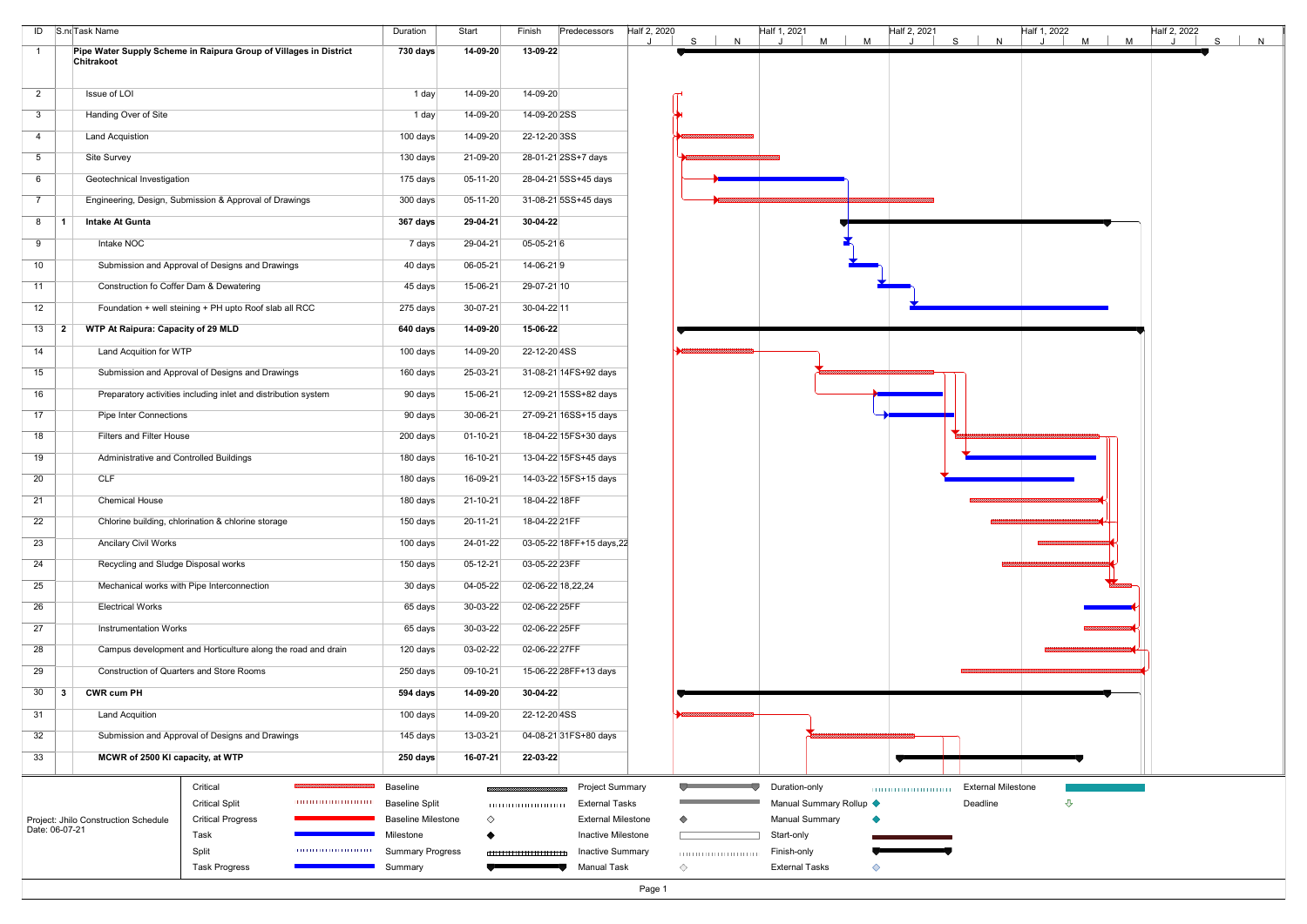|                | ID S.noTask Name                                                 | Duration                  | Start          | Finish<br>Predecessors    | Half 2, 2020<br>N<br>S. | Half 1, 2021<br>$M$  <br>M | Half 2, 2021 | S.<br>N                   | $H$ alf 1, 2022<br>$M$  <br>M | Half 2, 2022<br>S | N |
|----------------|------------------------------------------------------------------|---------------------------|----------------|---------------------------|-------------------------|----------------------------|--------------|---------------------------|-------------------------------|-------------------|---|
| 34             | Testing SBC and constn of foundation and container wall upto GL  | 50 days                   | $16-07-21$     | 03-09-21 32SS+125 days    |                         |                            |              |                           |                               |                   |   |
| 35             | Superstructure container wall                                    | 50 days                   | 04-09-21       | 23-10-21 34               |                         |                            |              |                           |                               |                   |   |
| 36             | Roof Slab of CWR                                                 | 50 days                   | 24-10-21       | 12-12-21 35               |                         |                            |              |                           |                               |                   |   |
| 37             | Roof Slab of Pump House                                          | 50 days                   | $13 - 12 - 21$ | 31-01-2236                |                         |                            |              |                           |                               |                   |   |
| 38             | Electro-mechanical works                                         | 50 days                   | 01-02-22       | 22-03-22 37               |                         |                            |              |                           |                               |                   |   |
| 39             | CWR of 600 KI capacity at I CWR                                  | 225 days                  | 15-08-21       | 27-03-22                  |                         |                            |              |                           |                               |                   |   |
| 40             | Testing SBC and constn of foundation and container wall upto GL  | 45 days                   | 15-08-21       | 28-09-21 34SS+30 days     |                         |                            |              |                           |                               |                   |   |
| 41             | Superstructure container wall                                    | 45 days                   | 29-09-21       | 12-11-2140                |                         |                            |              |                           |                               |                   |   |
| 42             | Roof Slab of CWR                                                 | 45 days                   | $13 - 11 - 21$ | 27-12-2141                |                         |                            |              |                           |                               |                   |   |
| 43             | Roof Slab of Pump House                                          | 45 days                   | 28-12-21       | 10-02-22 42               |                         |                            |              |                           |                               |                   |   |
| 44             | Electro-mechanical works                                         | 45 days                   | 11-02-22       | 27-03-22 43               |                         |                            |              |                           |                               |                   |   |
| 45             | CWR of 600 KI capacity, at II CWR                                | 225 days                  | 15-08-21       | 27-03-22                  |                         |                            |              |                           |                               |                   |   |
| 46             | Testing SBC and constn of foundation and container wall upto GL  | 90 days                   | 15-08-21       | 12-11-21 40SS             |                         |                            |              |                           |                               |                   |   |
| 47             | Superstructure container wall                                    | 90 days                   | 29-09-21       | 27-12-2140                |                         |                            |              |                           |                               |                   |   |
| 48             | Roof Slab of CWR                                                 | 60 days                   | $13 - 11 - 21$ | 11-01-22 41               |                         |                            |              |                           |                               |                   |   |
| 49             | Roof Slab of Pump House                                          | 60 days                   | 28-12-21       | 25-02-22 42               |                         |                            |              |                           |                               |                   |   |
| 50             | Electro-mechanical works                                         | 45 days                   | 11-02-22       | 27-03-22 43               |                         |                            |              |                           |                               |                   |   |
| 51             | CWR of 100 KI capacity, at R CWR(Z-4)                            | 185 days                  | 04-10-21       | 06-04-22                  |                         |                            |              |                           |                               |                   |   |
| 52             | Testing SBC and constn of foundation and container wall upto GL  | 45 days                   | $04 - 10 - 21$ | 17-11-21 46SS+50 days     |                         |                            |              |                           |                               |                   |   |
| 53             | Superstructure container wall                                    | 30 days                   | $23 - 11 - 21$ | 22-12-21 52SS+50 days     |                         |                            |              |                           |                               |                   |   |
| 54             | Roof Slab of CWR                                                 | 30 days                   | 23-12-21       | 21-01-22 53               |                         |                            |              |                           |                               |                   |   |
| 55             | Roof Slab of Pump House                                          | 30 days                   | 22-01-22       | 20-02-22 54               |                         |                            |              |                           |                               |                   |   |
| 56             | Electro-mechanical works                                         | 45 days                   | 21-02-22       | 06-04-22 55               |                         |                            |              |                           |                               |                   |   |
| 57             | CWR of 100 KI capacity, at Z CWR(Z-5&8)                          | 185 days                  | 04-10-21       | 06-04-22                  |                         |                            |              |                           |                               |                   |   |
| 58             | Testing SBC and constn of foundation and container wall upto GL  | 45 days                   | $04 - 10 - 21$ | 17-11-21 52SS             |                         |                            |              |                           |                               |                   |   |
| 59             | Superstructure container wall                                    | 30 days                   | $23 - 11 - 21$ | 22-12-21 58SS+50 days     |                         |                            |              |                           |                               |                   |   |
| 60             | Roof Slab of CWR                                                 | 30 days                   | $23 - 12 - 21$ | 21-01-22 59               |                         |                            |              |                           |                               |                   |   |
| 61             | Roof Slab of Pump House                                          | 30 days                   | 22-01-22       | 20-02-22 60               |                         |                            |              |                           |                               |                   |   |
| 62             | Electro-mechanical works                                         | 45 days                   | 21-02-22       | 06-04-22 61               |                         |                            |              |                           |                               |                   |   |
| 63             | CWR of 300 KI capacity, at Z-2 CWR(Z-6&7)                        | 225 days                  | 14-09-21       | 26-04-22                  |                         |                            |              |                           |                               |                   |   |
| 64             | Testing SBC and constn of foundation and container wall upto GL  | 45 days                   | 14-09-21       | 28-10-21 46SS+30 days     |                         |                            |              |                           |                               |                   |   |
| 65             | Superstructure container wall                                    | 45 days                   | 29-10-21       | 12-12-21 64               |                         |                            |              |                           |                               |                   |   |
| 66             | Roof Slab of CWR                                                 | 45 days                   | $13 - 12 - 21$ | 26-01-22 65               |                         |                            |              |                           |                               |                   |   |
| 67             | Roof Slab of Pump House                                          | 45 days                   | 27-01-22       | 12-03-22 66               |                         |                            |              |                           |                               |                   |   |
|                | ,,,,,,,,,,,,,,,,,<br>Critical                                    | Baseline                  |                | <b>Project Summary</b>    |                         | Duration-only              |              | <b>External Milestone</b> |                               |                   |   |
|                | <b>Critical Split</b>                                            | <b>Baseline Split</b>     |                | <b>External Tasks</b>     |                         | Manual Summary Rollup <    |              | Deadline                  | ⇩                             |                   |   |
| Date: 06-07-21 | <b>Critical Progress</b><br>Project: Jhilo Construction Schedule | <b>Baseline Milestone</b> | ♦              | <b>External Milestone</b> | ◇                       | <b>Manual Summary</b>      |              |                           |                               |                   |   |
|                | Task                                                             | Milestone                 |                | Inactive Milestone        |                         | Start-only                 |              |                           |                               |                   |   |
|                | Split<br>101010101010101010101                                   | <b>Summary Progress</b>   |                | <b>Inactive Summary</b>   |                         | Finish-only                |              |                           |                               |                   |   |
|                | <b>Task Progress</b>                                             | Summary                   |                | <b>Manual Task</b>        | ◇                       | <b>External Tasks</b><br>◇ |              |                           |                               |                   |   |

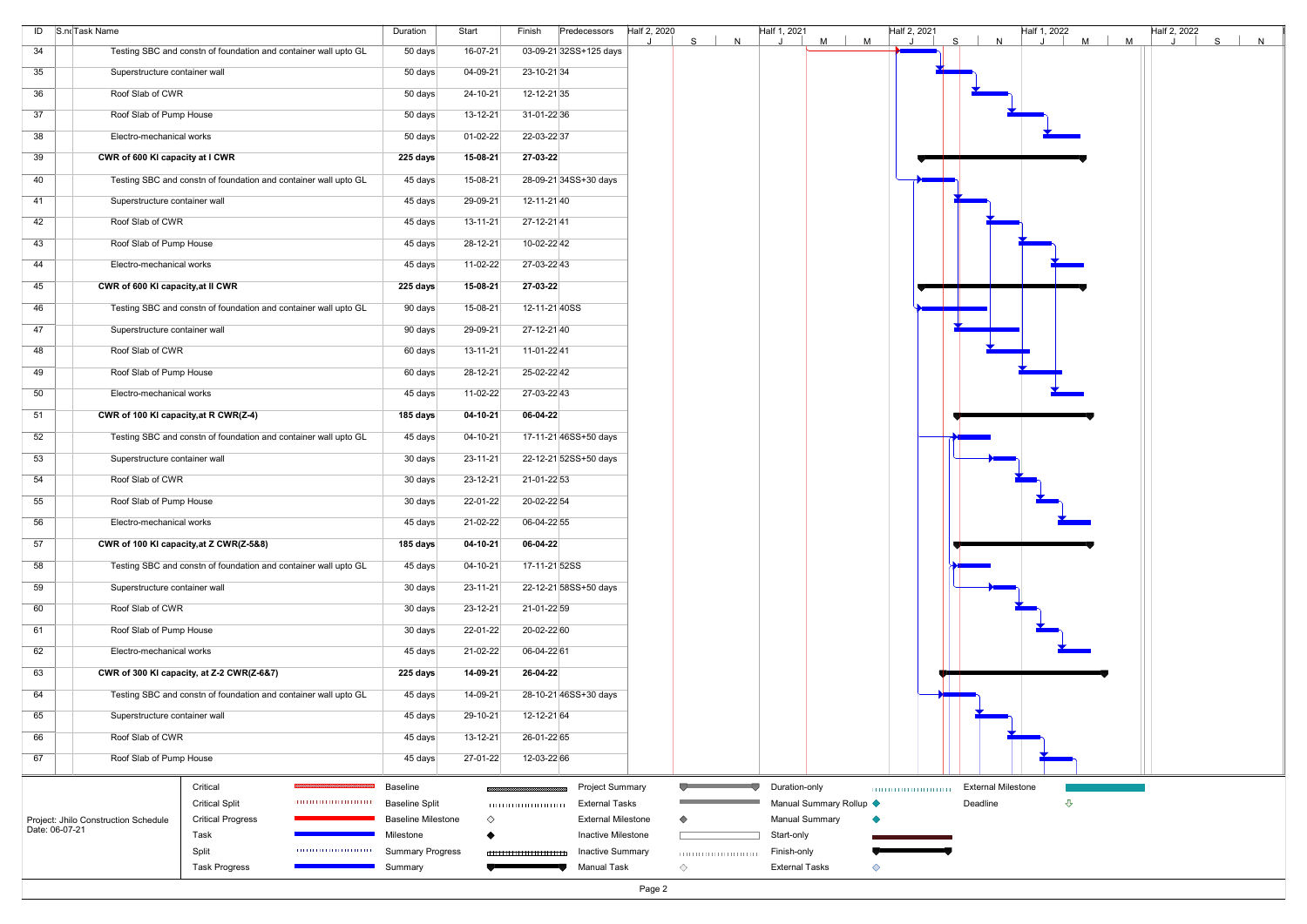| 26-04-22 67<br>13-03-22<br>Electro-mechanical works<br>45 days<br>26-07-21<br>22-12-21<br>CWR of 50 KI capacity, at Z-1 CWR(Z-9&10)<br>150 days<br>Testing SBC and constn of foundation and container wall upto GL<br>30 days<br>26-07-21<br>24-08-21 32SS+135 days<br>25-08-21<br>23-09-21 70SS+30 days<br>Superstructure container wall<br>30 days<br>24-09-21<br>23-10-21 71<br>Roof Slab of CWR<br>30 days<br>Roof Slab of Pump House<br>30 days<br>24-10-21<br>22-11-21 72<br>Electro-mechanical works<br>22-12-21 73<br>30 days<br>$23 - 11 - 21$<br>CWR of 100 KI capacity, at Z-1 CWR(Z-9&10)<br>185 days<br>04-10-21<br>06-04-22<br>Testing SBC and constn of foundation and container wall upto GL<br>04-10-21<br>45 days<br>17-11-21 58SS<br>Superstructure container wall<br>30 days<br>$23 - 11 - 21$<br>22-12-21 76SS+50 days<br>$23 - 12 - 21$<br>Roof Slab of CWR<br>30 days<br>21-01-22 77<br>Roof Slab of Pump House<br>30 days<br>22-01-22<br>20-02-22 78<br>Electro-mechanical works<br>21-02-22<br>06-04-22 79<br>45 days<br>14-09-21<br>26-04-22<br>CWR of 200 KI capacity, at Z-1 CWR(Z-9&10)<br>225 days<br>Testing SBC and constn of foundation and container wall upto GL<br>14-09-21<br>45 days<br>28-10-21 46SS+30 days<br>45 days<br>29-10-21<br>12-12-21 64<br>Superstructure container wall<br>Roof Slab of CWR<br>13-12-21<br>45 days<br>26-01-22 65<br>Roof Slab of Pump House<br>45 days<br>27-01-22<br>12-03-22 66<br>13-03-22<br>26-04-22 67<br>Electro-mechanical works<br>45 days<br>02-11-21<br>30-04-22<br>CWR of 100 KI capacity, at Z-1 CWR(Z-9&10)<br>180 days<br>Testing SBC and constn of foundation and container wall upto GL<br>45 days<br>$02 - 11 - 21$<br>16-12-21 76SS+29 days<br>$17 - 12 - 21$<br>15-01-22 88<br>Superstructure container wall<br>30 days<br>Roof Slab of CWR<br>16-01-22<br>14-02-22 89<br>30 days<br>15-02-22<br>Roof Slab of Pump House<br>16-03-22 90<br>30 days<br>Electro-mechanical works<br>17-03-22<br>30-04-2291<br>45 days<br>CWR of 100 KI capacity, at Z-1 CWR(Z-9&10)<br>02-11-21<br>30-04-22<br>180 days<br>Testing SBC and constn of foundation and container wall upto GL<br>02-11-21<br>16-12-21 76SS+29 days<br>45 days<br>17-12-21<br>15-01-22 88<br>Superstructure container wall<br>30 days<br>Roof Slab of CWR<br>16-01-22<br>30 days<br>14-02-22 89<br>Roof Slab of Pump House<br>15-02-22<br>16-03-22 90<br>30 days<br>Electro-mechanical works<br>30-04-2291<br>45 days<br>17-03-22<br>$02 - 12 - 21$<br>30-04-22<br>CWR of 50 KI capacity, at Z-1 CWR(Z-9&10)<br>150 days<br>Testing SBC and constn of foundation and container wall upto GL<br>02-12-21<br>30 days<br>31-12-21 94SS+30 days<br>30-01-22 100<br>Superstructure container wall<br>30 days<br>01-01-22<br>Critical<br>Baseline<br>Project Summary<br>Duration-only<br><b>External Milestone</b><br><b>Critical Split</b><br><b>Baseline Split</b><br><b>External Tasks</b><br>Manual Summary Rollup <<br>Deadline<br>$\triangle$<br><b>Critical Progress</b><br>♦<br><b>External Milestone</b><br>Project: Jhilo Construction Schedule<br><b>Baseline Milestone</b><br><b>Manual Summary</b><br>◇<br>Date: 06-07-21<br>Inactive Milestone<br>Start-only<br>Task<br>Milestone<br>Split<br><b>Inactive Summary</b><br><b>Summary Progress</b><br>Finish-only<br>11111111111111111111111<br><b>Task Progress</b><br><b>Manual Task</b><br>◇<br><b>External Tasks</b><br>Summary<br>◇ |     | ID S.noTask Name | Duration | Start | Finish | Predecessors | Half 2, 2020 | N<br>S | Half 1, 2021 | M<br>M | Half 2, 2021 | S.<br>N | Half 1, 2022 | M<br>M | Half 2, 2022 | S<br>N |
|--------------------------------------------------------------------------------------------------------------------------------------------------------------------------------------------------------------------------------------------------------------------------------------------------------------------------------------------------------------------------------------------------------------------------------------------------------------------------------------------------------------------------------------------------------------------------------------------------------------------------------------------------------------------------------------------------------------------------------------------------------------------------------------------------------------------------------------------------------------------------------------------------------------------------------------------------------------------------------------------------------------------------------------------------------------------------------------------------------------------------------------------------------------------------------------------------------------------------------------------------------------------------------------------------------------------------------------------------------------------------------------------------------------------------------------------------------------------------------------------------------------------------------------------------------------------------------------------------------------------------------------------------------------------------------------------------------------------------------------------------------------------------------------------------------------------------------------------------------------------------------------------------------------------------------------------------------------------------------------------------------------------------------------------------------------------------------------------------------------------------------------------------------------------------------------------------------------------------------------------------------------------------------------------------------------------------------------------------------------------------------------------------------------------------------------------------------------------------------------------------------------------------------------------------------------------------------------------------------------------------------------------------------------------------------------------------------------------------------------------------------------------------------------------------------------------------------------------------------------------------------------------------------------------------------------------------------------------------------------------------------------------------------------------------------------------------------------------------------------------------------------------------------------------------------------------------------------------------------------------------------------------------------------------------------------------------------------------------------------------------------------------------------------------------------------------------|-----|------------------|----------|-------|--------|--------------|--------------|--------|--------------|--------|--------------|---------|--------------|--------|--------------|--------|
|                                                                                                                                                                                                                                                                                                                                                                                                                                                                                                                                                                                                                                                                                                                                                                                                                                                                                                                                                                                                                                                                                                                                                                                                                                                                                                                                                                                                                                                                                                                                                                                                                                                                                                                                                                                                                                                                                                                                                                                                                                                                                                                                                                                                                                                                                                                                                                                                                                                                                                                                                                                                                                                                                                                                                                                                                                                                                                                                                                                                                                                                                                                                                                                                                                                                                                                                                                                                                                                  | 68  |                  |          |       |        |              |              |        |              |        |              |         |              |        |              |        |
|                                                                                                                                                                                                                                                                                                                                                                                                                                                                                                                                                                                                                                                                                                                                                                                                                                                                                                                                                                                                                                                                                                                                                                                                                                                                                                                                                                                                                                                                                                                                                                                                                                                                                                                                                                                                                                                                                                                                                                                                                                                                                                                                                                                                                                                                                                                                                                                                                                                                                                                                                                                                                                                                                                                                                                                                                                                                                                                                                                                                                                                                                                                                                                                                                                                                                                                                                                                                                                                  | 69  |                  |          |       |        |              |              |        |              |        |              |         |              |        |              |        |
|                                                                                                                                                                                                                                                                                                                                                                                                                                                                                                                                                                                                                                                                                                                                                                                                                                                                                                                                                                                                                                                                                                                                                                                                                                                                                                                                                                                                                                                                                                                                                                                                                                                                                                                                                                                                                                                                                                                                                                                                                                                                                                                                                                                                                                                                                                                                                                                                                                                                                                                                                                                                                                                                                                                                                                                                                                                                                                                                                                                                                                                                                                                                                                                                                                                                                                                                                                                                                                                  | 70  |                  |          |       |        |              |              |        |              |        |              |         |              |        |              |        |
|                                                                                                                                                                                                                                                                                                                                                                                                                                                                                                                                                                                                                                                                                                                                                                                                                                                                                                                                                                                                                                                                                                                                                                                                                                                                                                                                                                                                                                                                                                                                                                                                                                                                                                                                                                                                                                                                                                                                                                                                                                                                                                                                                                                                                                                                                                                                                                                                                                                                                                                                                                                                                                                                                                                                                                                                                                                                                                                                                                                                                                                                                                                                                                                                                                                                                                                                                                                                                                                  | 71  |                  |          |       |        |              |              |        |              |        |              |         |              |        |              |        |
|                                                                                                                                                                                                                                                                                                                                                                                                                                                                                                                                                                                                                                                                                                                                                                                                                                                                                                                                                                                                                                                                                                                                                                                                                                                                                                                                                                                                                                                                                                                                                                                                                                                                                                                                                                                                                                                                                                                                                                                                                                                                                                                                                                                                                                                                                                                                                                                                                                                                                                                                                                                                                                                                                                                                                                                                                                                                                                                                                                                                                                                                                                                                                                                                                                                                                                                                                                                                                                                  | 72  |                  |          |       |        |              |              |        |              |        |              |         |              |        |              |        |
|                                                                                                                                                                                                                                                                                                                                                                                                                                                                                                                                                                                                                                                                                                                                                                                                                                                                                                                                                                                                                                                                                                                                                                                                                                                                                                                                                                                                                                                                                                                                                                                                                                                                                                                                                                                                                                                                                                                                                                                                                                                                                                                                                                                                                                                                                                                                                                                                                                                                                                                                                                                                                                                                                                                                                                                                                                                                                                                                                                                                                                                                                                                                                                                                                                                                                                                                                                                                                                                  | 73  |                  |          |       |        |              |              |        |              |        |              |         |              |        |              |        |
|                                                                                                                                                                                                                                                                                                                                                                                                                                                                                                                                                                                                                                                                                                                                                                                                                                                                                                                                                                                                                                                                                                                                                                                                                                                                                                                                                                                                                                                                                                                                                                                                                                                                                                                                                                                                                                                                                                                                                                                                                                                                                                                                                                                                                                                                                                                                                                                                                                                                                                                                                                                                                                                                                                                                                                                                                                                                                                                                                                                                                                                                                                                                                                                                                                                                                                                                                                                                                                                  | 74  |                  |          |       |        |              |              |        |              |        |              |         |              |        |              |        |
|                                                                                                                                                                                                                                                                                                                                                                                                                                                                                                                                                                                                                                                                                                                                                                                                                                                                                                                                                                                                                                                                                                                                                                                                                                                                                                                                                                                                                                                                                                                                                                                                                                                                                                                                                                                                                                                                                                                                                                                                                                                                                                                                                                                                                                                                                                                                                                                                                                                                                                                                                                                                                                                                                                                                                                                                                                                                                                                                                                                                                                                                                                                                                                                                                                                                                                                                                                                                                                                  | 75  |                  |          |       |        |              |              |        |              |        |              |         |              |        |              |        |
|                                                                                                                                                                                                                                                                                                                                                                                                                                                                                                                                                                                                                                                                                                                                                                                                                                                                                                                                                                                                                                                                                                                                                                                                                                                                                                                                                                                                                                                                                                                                                                                                                                                                                                                                                                                                                                                                                                                                                                                                                                                                                                                                                                                                                                                                                                                                                                                                                                                                                                                                                                                                                                                                                                                                                                                                                                                                                                                                                                                                                                                                                                                                                                                                                                                                                                                                                                                                                                                  | 76  |                  |          |       |        |              |              |        |              |        |              |         |              |        |              |        |
|                                                                                                                                                                                                                                                                                                                                                                                                                                                                                                                                                                                                                                                                                                                                                                                                                                                                                                                                                                                                                                                                                                                                                                                                                                                                                                                                                                                                                                                                                                                                                                                                                                                                                                                                                                                                                                                                                                                                                                                                                                                                                                                                                                                                                                                                                                                                                                                                                                                                                                                                                                                                                                                                                                                                                                                                                                                                                                                                                                                                                                                                                                                                                                                                                                                                                                                                                                                                                                                  | 77  |                  |          |       |        |              |              |        |              |        |              |         |              |        |              |        |
|                                                                                                                                                                                                                                                                                                                                                                                                                                                                                                                                                                                                                                                                                                                                                                                                                                                                                                                                                                                                                                                                                                                                                                                                                                                                                                                                                                                                                                                                                                                                                                                                                                                                                                                                                                                                                                                                                                                                                                                                                                                                                                                                                                                                                                                                                                                                                                                                                                                                                                                                                                                                                                                                                                                                                                                                                                                                                                                                                                                                                                                                                                                                                                                                                                                                                                                                                                                                                                                  | 78  |                  |          |       |        |              |              |        |              |        |              |         |              |        |              |        |
|                                                                                                                                                                                                                                                                                                                                                                                                                                                                                                                                                                                                                                                                                                                                                                                                                                                                                                                                                                                                                                                                                                                                                                                                                                                                                                                                                                                                                                                                                                                                                                                                                                                                                                                                                                                                                                                                                                                                                                                                                                                                                                                                                                                                                                                                                                                                                                                                                                                                                                                                                                                                                                                                                                                                                                                                                                                                                                                                                                                                                                                                                                                                                                                                                                                                                                                                                                                                                                                  | 79  |                  |          |       |        |              |              |        |              |        |              |         |              |        |              |        |
|                                                                                                                                                                                                                                                                                                                                                                                                                                                                                                                                                                                                                                                                                                                                                                                                                                                                                                                                                                                                                                                                                                                                                                                                                                                                                                                                                                                                                                                                                                                                                                                                                                                                                                                                                                                                                                                                                                                                                                                                                                                                                                                                                                                                                                                                                                                                                                                                                                                                                                                                                                                                                                                                                                                                                                                                                                                                                                                                                                                                                                                                                                                                                                                                                                                                                                                                                                                                                                                  | 80  |                  |          |       |        |              |              |        |              |        |              |         |              |        |              |        |
|                                                                                                                                                                                                                                                                                                                                                                                                                                                                                                                                                                                                                                                                                                                                                                                                                                                                                                                                                                                                                                                                                                                                                                                                                                                                                                                                                                                                                                                                                                                                                                                                                                                                                                                                                                                                                                                                                                                                                                                                                                                                                                                                                                                                                                                                                                                                                                                                                                                                                                                                                                                                                                                                                                                                                                                                                                                                                                                                                                                                                                                                                                                                                                                                                                                                                                                                                                                                                                                  | 81  |                  |          |       |        |              |              |        |              |        |              |         |              |        |              |        |
|                                                                                                                                                                                                                                                                                                                                                                                                                                                                                                                                                                                                                                                                                                                                                                                                                                                                                                                                                                                                                                                                                                                                                                                                                                                                                                                                                                                                                                                                                                                                                                                                                                                                                                                                                                                                                                                                                                                                                                                                                                                                                                                                                                                                                                                                                                                                                                                                                                                                                                                                                                                                                                                                                                                                                                                                                                                                                                                                                                                                                                                                                                                                                                                                                                                                                                                                                                                                                                                  | 82  |                  |          |       |        |              |              |        |              |        |              |         |              |        |              |        |
|                                                                                                                                                                                                                                                                                                                                                                                                                                                                                                                                                                                                                                                                                                                                                                                                                                                                                                                                                                                                                                                                                                                                                                                                                                                                                                                                                                                                                                                                                                                                                                                                                                                                                                                                                                                                                                                                                                                                                                                                                                                                                                                                                                                                                                                                                                                                                                                                                                                                                                                                                                                                                                                                                                                                                                                                                                                                                                                                                                                                                                                                                                                                                                                                                                                                                                                                                                                                                                                  | 83  |                  |          |       |        |              |              |        |              |        |              |         |              |        |              |        |
|                                                                                                                                                                                                                                                                                                                                                                                                                                                                                                                                                                                                                                                                                                                                                                                                                                                                                                                                                                                                                                                                                                                                                                                                                                                                                                                                                                                                                                                                                                                                                                                                                                                                                                                                                                                                                                                                                                                                                                                                                                                                                                                                                                                                                                                                                                                                                                                                                                                                                                                                                                                                                                                                                                                                                                                                                                                                                                                                                                                                                                                                                                                                                                                                                                                                                                                                                                                                                                                  | 84  |                  |          |       |        |              |              |        |              |        |              |         |              |        |              |        |
|                                                                                                                                                                                                                                                                                                                                                                                                                                                                                                                                                                                                                                                                                                                                                                                                                                                                                                                                                                                                                                                                                                                                                                                                                                                                                                                                                                                                                                                                                                                                                                                                                                                                                                                                                                                                                                                                                                                                                                                                                                                                                                                                                                                                                                                                                                                                                                                                                                                                                                                                                                                                                                                                                                                                                                                                                                                                                                                                                                                                                                                                                                                                                                                                                                                                                                                                                                                                                                                  | 85  |                  |          |       |        |              |              |        |              |        |              |         |              |        |              |        |
|                                                                                                                                                                                                                                                                                                                                                                                                                                                                                                                                                                                                                                                                                                                                                                                                                                                                                                                                                                                                                                                                                                                                                                                                                                                                                                                                                                                                                                                                                                                                                                                                                                                                                                                                                                                                                                                                                                                                                                                                                                                                                                                                                                                                                                                                                                                                                                                                                                                                                                                                                                                                                                                                                                                                                                                                                                                                                                                                                                                                                                                                                                                                                                                                                                                                                                                                                                                                                                                  | 86  |                  |          |       |        |              |              |        |              |        |              |         |              |        |              |        |
|                                                                                                                                                                                                                                                                                                                                                                                                                                                                                                                                                                                                                                                                                                                                                                                                                                                                                                                                                                                                                                                                                                                                                                                                                                                                                                                                                                                                                                                                                                                                                                                                                                                                                                                                                                                                                                                                                                                                                                                                                                                                                                                                                                                                                                                                                                                                                                                                                                                                                                                                                                                                                                                                                                                                                                                                                                                                                                                                                                                                                                                                                                                                                                                                                                                                                                                                                                                                                                                  | 87  |                  |          |       |        |              |              |        |              |        |              |         |              |        |              |        |
|                                                                                                                                                                                                                                                                                                                                                                                                                                                                                                                                                                                                                                                                                                                                                                                                                                                                                                                                                                                                                                                                                                                                                                                                                                                                                                                                                                                                                                                                                                                                                                                                                                                                                                                                                                                                                                                                                                                                                                                                                                                                                                                                                                                                                                                                                                                                                                                                                                                                                                                                                                                                                                                                                                                                                                                                                                                                                                                                                                                                                                                                                                                                                                                                                                                                                                                                                                                                                                                  | 88  |                  |          |       |        |              |              |        |              |        |              |         |              |        |              |        |
|                                                                                                                                                                                                                                                                                                                                                                                                                                                                                                                                                                                                                                                                                                                                                                                                                                                                                                                                                                                                                                                                                                                                                                                                                                                                                                                                                                                                                                                                                                                                                                                                                                                                                                                                                                                                                                                                                                                                                                                                                                                                                                                                                                                                                                                                                                                                                                                                                                                                                                                                                                                                                                                                                                                                                                                                                                                                                                                                                                                                                                                                                                                                                                                                                                                                                                                                                                                                                                                  | 89  |                  |          |       |        |              |              |        |              |        |              |         |              |        |              |        |
|                                                                                                                                                                                                                                                                                                                                                                                                                                                                                                                                                                                                                                                                                                                                                                                                                                                                                                                                                                                                                                                                                                                                                                                                                                                                                                                                                                                                                                                                                                                                                                                                                                                                                                                                                                                                                                                                                                                                                                                                                                                                                                                                                                                                                                                                                                                                                                                                                                                                                                                                                                                                                                                                                                                                                                                                                                                                                                                                                                                                                                                                                                                                                                                                                                                                                                                                                                                                                                                  | 90  |                  |          |       |        |              |              |        |              |        |              |         |              |        |              |        |
|                                                                                                                                                                                                                                                                                                                                                                                                                                                                                                                                                                                                                                                                                                                                                                                                                                                                                                                                                                                                                                                                                                                                                                                                                                                                                                                                                                                                                                                                                                                                                                                                                                                                                                                                                                                                                                                                                                                                                                                                                                                                                                                                                                                                                                                                                                                                                                                                                                                                                                                                                                                                                                                                                                                                                                                                                                                                                                                                                                                                                                                                                                                                                                                                                                                                                                                                                                                                                                                  | 91  |                  |          |       |        |              |              |        |              |        |              |         |              |        |              |        |
|                                                                                                                                                                                                                                                                                                                                                                                                                                                                                                                                                                                                                                                                                                                                                                                                                                                                                                                                                                                                                                                                                                                                                                                                                                                                                                                                                                                                                                                                                                                                                                                                                                                                                                                                                                                                                                                                                                                                                                                                                                                                                                                                                                                                                                                                                                                                                                                                                                                                                                                                                                                                                                                                                                                                                                                                                                                                                                                                                                                                                                                                                                                                                                                                                                                                                                                                                                                                                                                  | 92  |                  |          |       |        |              |              |        |              |        |              |         |              |        |              |        |
|                                                                                                                                                                                                                                                                                                                                                                                                                                                                                                                                                                                                                                                                                                                                                                                                                                                                                                                                                                                                                                                                                                                                                                                                                                                                                                                                                                                                                                                                                                                                                                                                                                                                                                                                                                                                                                                                                                                                                                                                                                                                                                                                                                                                                                                                                                                                                                                                                                                                                                                                                                                                                                                                                                                                                                                                                                                                                                                                                                                                                                                                                                                                                                                                                                                                                                                                                                                                                                                  | 93  |                  |          |       |        |              |              |        |              |        |              |         |              |        |              |        |
|                                                                                                                                                                                                                                                                                                                                                                                                                                                                                                                                                                                                                                                                                                                                                                                                                                                                                                                                                                                                                                                                                                                                                                                                                                                                                                                                                                                                                                                                                                                                                                                                                                                                                                                                                                                                                                                                                                                                                                                                                                                                                                                                                                                                                                                                                                                                                                                                                                                                                                                                                                                                                                                                                                                                                                                                                                                                                                                                                                                                                                                                                                                                                                                                                                                                                                                                                                                                                                                  | 94  |                  |          |       |        |              |              |        |              |        |              |         |              |        |              |        |
|                                                                                                                                                                                                                                                                                                                                                                                                                                                                                                                                                                                                                                                                                                                                                                                                                                                                                                                                                                                                                                                                                                                                                                                                                                                                                                                                                                                                                                                                                                                                                                                                                                                                                                                                                                                                                                                                                                                                                                                                                                                                                                                                                                                                                                                                                                                                                                                                                                                                                                                                                                                                                                                                                                                                                                                                                                                                                                                                                                                                                                                                                                                                                                                                                                                                                                                                                                                                                                                  | 95  |                  |          |       |        |              |              |        |              |        |              |         |              |        |              |        |
|                                                                                                                                                                                                                                                                                                                                                                                                                                                                                                                                                                                                                                                                                                                                                                                                                                                                                                                                                                                                                                                                                                                                                                                                                                                                                                                                                                                                                                                                                                                                                                                                                                                                                                                                                                                                                                                                                                                                                                                                                                                                                                                                                                                                                                                                                                                                                                                                                                                                                                                                                                                                                                                                                                                                                                                                                                                                                                                                                                                                                                                                                                                                                                                                                                                                                                                                                                                                                                                  | 96  |                  |          |       |        |              |              |        |              |        |              |         |              |        |              |        |
|                                                                                                                                                                                                                                                                                                                                                                                                                                                                                                                                                                                                                                                                                                                                                                                                                                                                                                                                                                                                                                                                                                                                                                                                                                                                                                                                                                                                                                                                                                                                                                                                                                                                                                                                                                                                                                                                                                                                                                                                                                                                                                                                                                                                                                                                                                                                                                                                                                                                                                                                                                                                                                                                                                                                                                                                                                                                                                                                                                                                                                                                                                                                                                                                                                                                                                                                                                                                                                                  | 97  |                  |          |       |        |              |              |        |              |        |              |         |              |        |              |        |
|                                                                                                                                                                                                                                                                                                                                                                                                                                                                                                                                                                                                                                                                                                                                                                                                                                                                                                                                                                                                                                                                                                                                                                                                                                                                                                                                                                                                                                                                                                                                                                                                                                                                                                                                                                                                                                                                                                                                                                                                                                                                                                                                                                                                                                                                                                                                                                                                                                                                                                                                                                                                                                                                                                                                                                                                                                                                                                                                                                                                                                                                                                                                                                                                                                                                                                                                                                                                                                                  | 98  |                  |          |       |        |              |              |        |              |        |              |         |              |        |              |        |
|                                                                                                                                                                                                                                                                                                                                                                                                                                                                                                                                                                                                                                                                                                                                                                                                                                                                                                                                                                                                                                                                                                                                                                                                                                                                                                                                                                                                                                                                                                                                                                                                                                                                                                                                                                                                                                                                                                                                                                                                                                                                                                                                                                                                                                                                                                                                                                                                                                                                                                                                                                                                                                                                                                                                                                                                                                                                                                                                                                                                                                                                                                                                                                                                                                                                                                                                                                                                                                                  | 99  |                  |          |       |        |              |              |        |              |        |              |         |              |        |              |        |
|                                                                                                                                                                                                                                                                                                                                                                                                                                                                                                                                                                                                                                                                                                                                                                                                                                                                                                                                                                                                                                                                                                                                                                                                                                                                                                                                                                                                                                                                                                                                                                                                                                                                                                                                                                                                                                                                                                                                                                                                                                                                                                                                                                                                                                                                                                                                                                                                                                                                                                                                                                                                                                                                                                                                                                                                                                                                                                                                                                                                                                                                                                                                                                                                                                                                                                                                                                                                                                                  | 100 |                  |          |       |        |              |              |        |              |        |              |         |              |        |              |        |
|                                                                                                                                                                                                                                                                                                                                                                                                                                                                                                                                                                                                                                                                                                                                                                                                                                                                                                                                                                                                                                                                                                                                                                                                                                                                                                                                                                                                                                                                                                                                                                                                                                                                                                                                                                                                                                                                                                                                                                                                                                                                                                                                                                                                                                                                                                                                                                                                                                                                                                                                                                                                                                                                                                                                                                                                                                                                                                                                                                                                                                                                                                                                                                                                                                                                                                                                                                                                                                                  | 101 |                  |          |       |        |              |              |        |              |        |              |         |              |        |              |        |
|                                                                                                                                                                                                                                                                                                                                                                                                                                                                                                                                                                                                                                                                                                                                                                                                                                                                                                                                                                                                                                                                                                                                                                                                                                                                                                                                                                                                                                                                                                                                                                                                                                                                                                                                                                                                                                                                                                                                                                                                                                                                                                                                                                                                                                                                                                                                                                                                                                                                                                                                                                                                                                                                                                                                                                                                                                                                                                                                                                                                                                                                                                                                                                                                                                                                                                                                                                                                                                                  |     |                  |          |       |        |              |              |        |              |        |              |         |              |        |              |        |
|                                                                                                                                                                                                                                                                                                                                                                                                                                                                                                                                                                                                                                                                                                                                                                                                                                                                                                                                                                                                                                                                                                                                                                                                                                                                                                                                                                                                                                                                                                                                                                                                                                                                                                                                                                                                                                                                                                                                                                                                                                                                                                                                                                                                                                                                                                                                                                                                                                                                                                                                                                                                                                                                                                                                                                                                                                                                                                                                                                                                                                                                                                                                                                                                                                                                                                                                                                                                                                                  |     |                  |          |       |        |              | Page 3       |        |              |        |              |         |              |        |              |        |

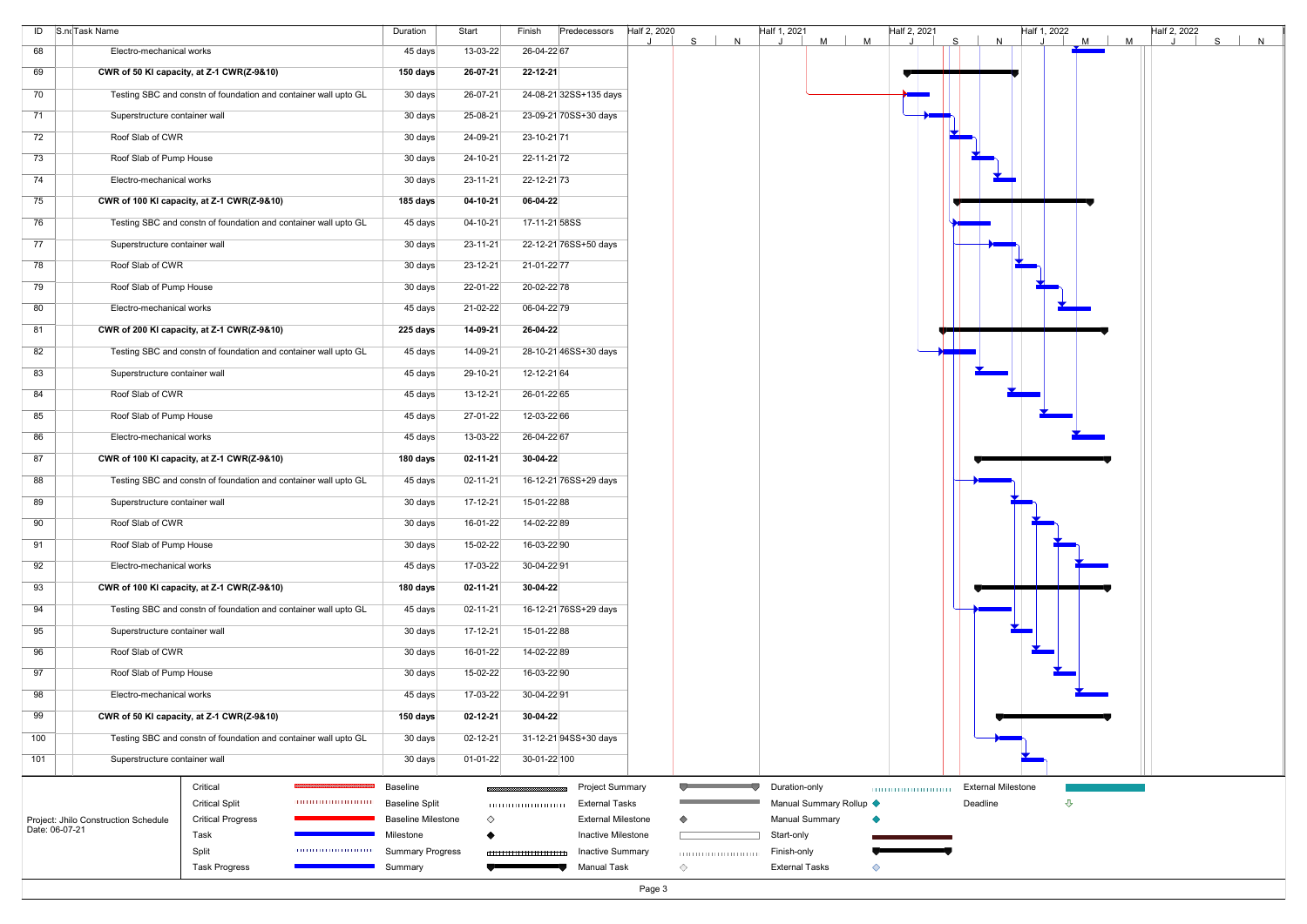|     | ID S.noTask Name                                                                   | Duration                  | Start          | Finish                          | Predecessors              | Half 2, 2020 | S<br>N | Half 1, 2021<br>M       | Half 2, 2021<br>M | S.<br>N                   | Half 1, 2022<br>$M$ | Half 2, 2022<br>M | S<br>$\mathsf{N}$ |
|-----|------------------------------------------------------------------------------------|---------------------------|----------------|---------------------------------|---------------------------|--------------|--------|-------------------------|-------------------|---------------------------|---------------------|-------------------|-------------------|
| 102 | Roof Slab of CWR                                                                   | 30 days                   | $31-01-22$     | 01-03-22 101                    |                           |              |        |                         |                   |                           |                     |                   |                   |
| 103 | Roof Slab of Pump House                                                            | 30 days                   | 02-03-22       | 31-03-22 102                    |                           |              |        |                         |                   |                           |                     |                   |                   |
| 104 | Electro-mechanical works                                                           | 30 days                   | $01 - 04 - 22$ | 30-04-22 103                    |                           |              |        |                         |                   |                           |                     |                   |                   |
| 105 | Design, Supply, Erection and Testing of Pumps                                      | 205 days                  | $07-10-21$     | 29-04-22                        |                           |              |        |                         |                   |                           |                     |                   |                   |
| 106 | Design submission and approval                                                     | 55 days                   | 07-10-21       |                                 | 30-11-21 32FS+63 days     |              |        |                         |                   |                           |                     |                   |                   |
| 107 | Supply of Pumps                                                                    | 80 days                   | $01 - 12 - 21$ | 18-02-22 106                    |                           |              |        |                         |                   |                           |                     |                   |                   |
| 108 | Installation of Pumps                                                              | 90 days                   | 30-01-22       |                                 | 29-04-22 107FF+70 days    |              |        |                         |                   |                           |                     |                   |                   |
| 109 | OHSR's<br>5                                                                        | 608 days                  | 14-09-20       | 14-05-22                        |                           |              |        |                         |                   |                           |                     |                   |                   |
| 110 | <b>Land Acquisition</b>                                                            | 100 days                  | 14-09-20       | 22-12-20 4SS                    |                           |              |        |                         |                   |                           |                     |                   |                   |
| 111 | <b>Preparatory Activities</b>                                                      | 45 days                   | 16-02-21       |                                 | 01-04-21 110FS+55 days    |              |        |                         |                   |                           |                     |                   |                   |
| 112 | Submission and Approval of Designs and Drawings                                    | 90 days                   | 16-02-21       | 16-05-21 111SS                  |                           |              |        |                         |                   |                           |                     |                   |                   |
| 113 | 100 KL, 19 M Staging                                                               | 195 days                  | 15-06-21       | $26 - 12 - 21$                  |                           |              |        |                         |                   |                           |                     |                   |                   |
| 114 | Testing of SBC and construction of foundation and container wall uptc              | 45 days                   | 15-06-21       |                                 | 29-07-21 112FS+29 days    |              |        |                         |                   |                           |                     |                   |                   |
| 115 | Completion of staging and stairs                                                   | 60 days                   | 30-07-21       | 27-09-21 114                    |                           |              |        |                         |                   |                           |                     |                   |                   |
| 116 | Completion of ring beam, bottom dome, conical dome with balcony                    | 30 days                   | 28-09-21       | 27-10-21 115                    |                           |              |        |                         |                   |                           |                     |                   |                   |
| 117 | Completion of cylidrical wall                                                      | 60 days                   | 28-09-21       | 26-11-21 116SS                  |                           |              |        |                         |                   |                           |                     |                   |                   |
| 118 | Completion of roof dome                                                            | 30 days                   | 27-11-21       | 26-12-21 117                    |                           |              |        |                         |                   |                           |                     |                   |                   |
| 119 | 125 KL, 10 M Staging                                                               | 224 days                  | 01-07-21       | 09-02-22                        |                           |              |        |                         |                   |                           |                     |                   |                   |
| 120 | Testing of SBC and construction of foundation and container wall upto              | 60 days                   | 01-07-21       |                                 | 29-08-21 114SS+16 days    |              |        |                         |                   |                           |                     |                   |                   |
| 121 | Completion of staging and stairs                                                   | 30 days                   | 30-08-21       | 28-09-21 120                    |                           |              |        |                         |                   |                           |                     |                   |                   |
| 122 | Completion of ring beam, bottom dome, conical dome with balcony                    | 30 days                   | 29-09-21       | 28-10-21 121                    |                           |              |        |                         |                   |                           |                     |                   |                   |
| 123 | Completion of cylidrical wall                                                      | 60 days                   | 12-11-21       | 10-01-22 122SS                  |                           |              |        |                         |                   |                           |                     |                   |                   |
| 124 | Completion of roof dome                                                            | 30 days                   | 11-01-22       | 09-02-22 123                    |                           |              |        |                         |                   |                           |                     |                   |                   |
| 125 | 325 KL, 20 M Staging,                                                              | 270 days                  | $01 - 07 - 21$ | 27-03-22                        |                           |              |        |                         |                   |                           |                     |                   |                   |
| 126 | Testing of SBC and construction of foundation and container wall upto              | 60 days                   | 01-07-21       | 29-08-21 120SS                  |                           |              |        |                         |                   |                           |                     |                   |                   |
| 127 | Completion of staging and stairs                                                   | 60 days                   | 30-08-21       | 28-10-21 126                    |                           |              |        |                         |                   |                           |                     |                   |                   |
| 128 | Completion of ring beam, bottom dome, conical dome with balcony                    | 60 days                   | 29-10-21       | 27-12-21 127                    |                           |              |        |                         |                   |                           |                     |                   |                   |
| 129 | Completion of cylidrical wall                                                      | 60 days                   | 28-12-21       | 25-02-22 128                    |                           |              |        |                         |                   |                           |                     |                   |                   |
| 130 | Completion of roof dome                                                            | 30 days                   | 26-02-22       | 27-03-22 129                    |                           |              |        |                         |                   |                           |                     |                   |                   |
| 131 | 325 KL, 22 M Staging,                                                              | 270 days                  | $01 - 07 - 21$ | 27-03-22                        |                           |              |        |                         |                   |                           |                     |                   |                   |
| 132 | Testing of SBC and construction of foundation and container wall upto              | 60 days                   | $01-07-21$     | 29-08-21 126SS                  |                           |              |        |                         |                   |                           |                     |                   |                   |
| 133 | Completion of staging and stairs                                                   | 60 days                   | 30-08-21       | 28-10-21 132                    |                           |              |        |                         |                   |                           |                     |                   |                   |
| 134 | Completion of ring beam, bottom dome, conical dome with balcony                    | 60 days                   | 29-10-21       | 27-12-21 133                    |                           |              |        |                         |                   |                           |                     |                   |                   |
| 135 | Completion of cylidrical wall                                                      | 60 days                   | 28-12-21       | 25-02-22 134                    |                           |              |        |                         |                   |                           |                     |                   |                   |
|     | Critical                                                                           | Baseline                  |                |                                 | <b>Project Summary</b>    |              |        | Duration-only           |                   | <b>External Milestone</b> |                     |                   |                   |
|     | <b>Critical Split</b>                                                              | <b>Baseline Split</b>     |                |                                 | <b>External Tasks</b>     |              |        | Manual Summary Rollup < |                   | Deadline                  | $\hat{\mathbf{r}}$  |                   |                   |
|     | Project: Jhilo Construction Schedule<br><b>Critical Progress</b><br>Date: 06-07-21 | <b>Baseline Milestone</b> | $\Diamond$     |                                 | <b>External Milestone</b> |              |        | <b>Manual Summary</b>   |                   |                           |                     |                   |                   |
|     | Task                                                                               | Milestone                 |                |                                 | Inactive Milestone        |              |        | Start-only              |                   |                           |                     |                   |                   |
|     | Split<br>,,,,,,,,,,,,,,,,,,,,,,,,,                                                 | <b>Summary Progress</b>   |                | ------------------------------- | <b>Inactive Summary</b>   |              |        | Finish-only             |                   |                           |                     |                   |                   |
|     | <b>Task Progress</b>                                                               | Summary                   |                |                                 | <b>Manual Task</b>        | ♦            |        | <b>External Tasks</b>   | ◇                 |                           |                     |                   |                   |
|     |                                                                                    |                           |                |                                 |                           | Page 4       |        |                         |                   |                           |                     |                   |                   |

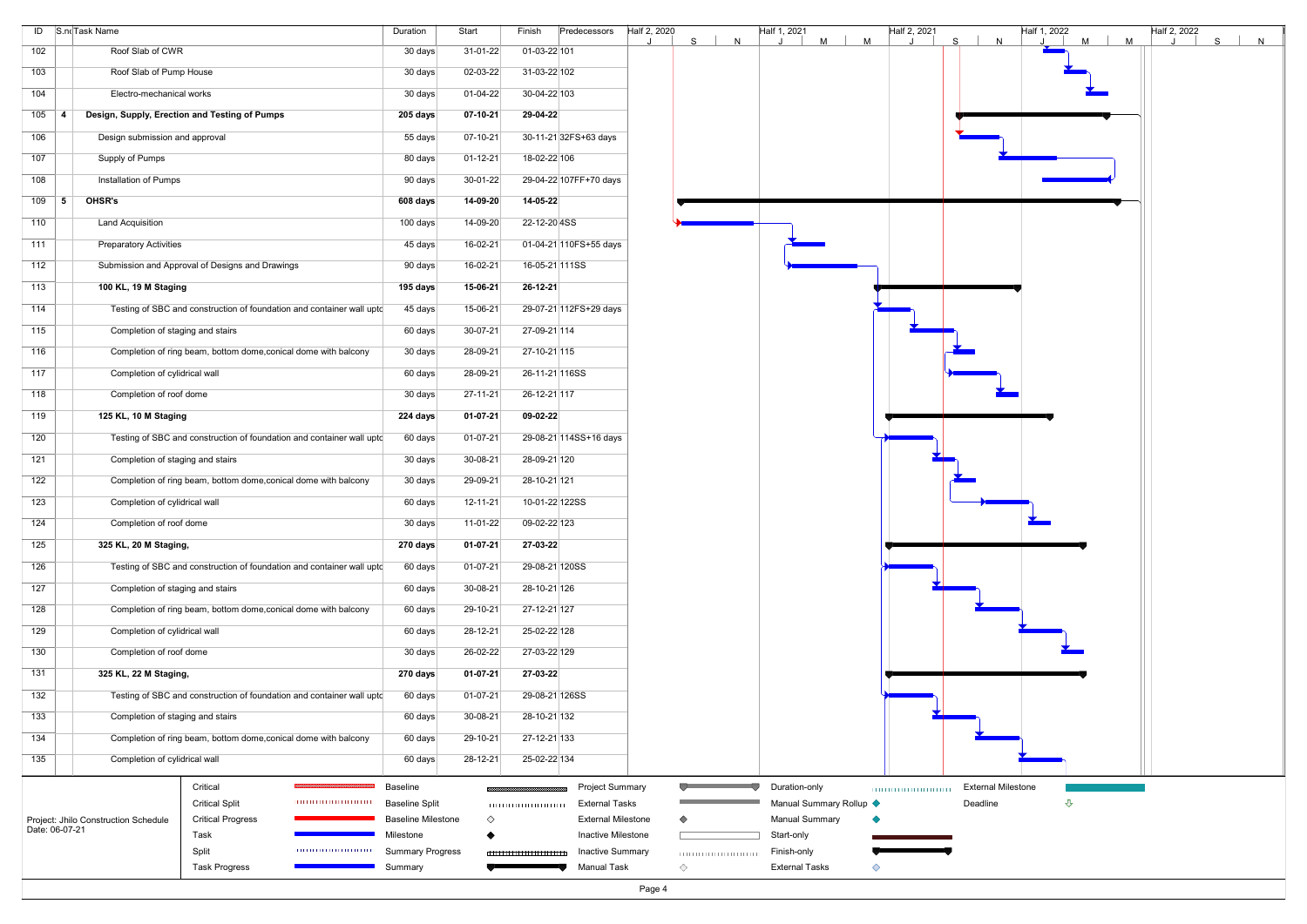|     | ID S.noTask Name                                                                   | Duration                  | Start          | Finish                   | Predecessors              | Half 2, 2020<br>S. | N | Half 1, 2021<br>M       | M | Half 2, 2021 | $s \mid$ | N                         | Half 1, 2022<br>J. | M<br>M | Half 2, 2022 | S<br>N |  |
|-----|------------------------------------------------------------------------------------|---------------------------|----------------|--------------------------|---------------------------|--------------------|---|-------------------------|---|--------------|----------|---------------------------|--------------------|--------|--------------|--------|--|
| 136 | Completion of roof dome                                                            | 30 days                   | 26-02-22       | 27-03-22 135             |                           |                    |   |                         |   |              |          |                           |                    |        |              |        |  |
| 137 | 275 KL, 8 M Staging,                                                               | 240 days                  | 15-08-21       | 11-04-22                 |                           |                    |   |                         |   |              |          |                           |                    |        |              |        |  |
| 138 | Testing of SBC and construction of foundation and container wall uptc              | 60 days                   | 15-08-21       |                          | 13-10-21 132SS+45 days    |                    |   |                         |   |              |          |                           |                    |        |              |        |  |
| 139 | Completion of staging and stairs                                                   | 60 days                   | 14-10-21       | 12-12-21 138             |                           |                    |   |                         |   |              |          |                           |                    |        |              |        |  |
| 140 | Completion of ring beam, bottom dome, conical dome with balcony                    | 45 days                   | 13-12-21       | 26-01-22 139             |                           |                    |   |                         |   |              |          |                           |                    |        |              |        |  |
| 141 | Completion of cylidrical wall                                                      | 45 days                   | 27-01-22       | 12-03-22 140             |                           |                    |   |                         |   |              |          |                           |                    |        |              |        |  |
| 142 | Completion of roof dome                                                            | 30 days                   | 13-03-22       | 11-04-22 141             |                           |                    |   |                         |   |              |          |                           |                    |        |              |        |  |
| 143 | 150 KL, 13 M Staging,                                                              | 210 days                  | $02 - 09 - 21$ | 30-03-22                 |                           |                    |   |                         |   |              |          |                           |                    |        |              |        |  |
| 144 | Testing of SBC and construction of foundation and container wall upto              | 60 days                   | 02-09-21       |                          | 31-10-21 138SS+18 days    |                    |   |                         |   |              |          |                           |                    |        |              |        |  |
| 145 | Completion of staging and stairs                                                   | 30 days                   | $01 - 11 - 21$ | 30-11-21 144             |                           |                    |   |                         |   |              |          |                           |                    |        |              |        |  |
| 146 | Completion of ring beam, bottom dome, conical dome with balcony                    | 30 days                   | 01-12-21       | 30-12-21 145             |                           |                    |   |                         |   |              |          |                           |                    |        |              |        |  |
| 147 | Completion of cylidrical wall                                                      | 60 days                   | $31 - 12 - 21$ | 28-02-22 146             |                           |                    |   |                         |   |              |          |                           |                    |        |              |        |  |
| 148 | Completion of roof dome                                                            | 30 days                   | 01-03-22       | 30-03-22 147             |                           |                    |   |                         |   |              |          |                           |                    |        |              |        |  |
| 149 | 175 KL, 22 M Staging, at Matna.                                                    | 210 days                  | 21-07-21       | 15-02-22                 |                           |                    |   |                         |   |              |          |                           |                    |        |              |        |  |
| 150 | Testing of SBC and construction of foundation and container wall uptc              | 60 days                   | 21-07-21       |                          | 18-09-21 132SS+20 days    |                    |   |                         |   |              |          |                           |                    |        |              |        |  |
| 151 | Completion of staging and stairs                                                   | 30 days                   | 19-09-21       | 18-10-21 150             |                           |                    |   |                         |   |              |          |                           |                    |        |              |        |  |
| 152 | Completion of ring beam, bottom dome, conical dome with balcony                    | 30 days                   | 19-10-21       | 17-11-21 151             |                           |                    |   |                         |   |              |          |                           |                    |        |              |        |  |
| 153 | Completion of cylidrical wall                                                      | 60 days                   | $18 - 11 - 21$ | 16-01-22 152             |                           |                    |   |                         |   |              |          |                           |                    |        |              |        |  |
| 154 | Completion of roof dome                                                            | 30 days                   | 17-01-22       | 15-02-22 153             |                           |                    |   |                         |   |              |          |                           |                    |        |              |        |  |
| 155 | 175 KL, 8 M Staging, at Matna.                                                     | 210 days                  | 02-09-21       | $30-03-22$               |                           |                    |   |                         |   |              |          |                           |                    |        |              |        |  |
| 156 | Testing of SBC and construction of foundation and container wall uptc              | 60 days                   | 02-09-21       | 31-10-21 144SS           |                           |                    |   |                         |   |              |          |                           |                    |        |              |        |  |
| 157 | Completion of staging and stairs                                                   | 30 days                   | $01 - 11 - 21$ | 30-11-21 156             |                           |                    |   |                         |   |              |          |                           |                    |        |              |        |  |
| 158 | Completion of ring beam, bottom dome, conical dome with balcony                    | 30 days                   | 01-12-21       | 30-12-21 157             |                           |                    |   |                         |   |              |          |                           |                    |        |              |        |  |
| 159 | Completion of cylidrical wall                                                      | 60 days                   | $31 - 12 - 21$ | 28-02-22 158             |                           |                    |   |                         |   |              |          |                           |                    |        |              |        |  |
| 160 | Completion of roof dome                                                            | 30 days                   | 01-03-22       | 30-03-22 159             |                           |                    |   |                         |   |              |          |                           |                    |        |              |        |  |
| 161 | 25 KL, 8 M Staging                                                                 | 150 days                  | $01 - 12 - 21$ | 29-04-22                 |                           |                    |   |                         |   |              |          |                           |                    |        |              |        |  |
| 162 | Testing of SBC and construction of foundation and container wall upto              | 30 days                   | 01-12-21       |                          | 30-12-21 156SS+90 days    |                    |   |                         |   |              |          |                           |                    |        |              |        |  |
| 163 | Completion of staging and stairs                                                   | 30 days                   | $31 - 12 - 21$ | 29-01-22 162             |                           |                    |   |                         |   |              |          |                           |                    |        |              |        |  |
| 164 | Completion of ring beam, bottom dome, conical dome with balcony                    | 30 days                   | 30-01-22       | 28-02-22 163             |                           |                    |   |                         |   |              |          |                           |                    |        |              |        |  |
| 165 | Completion of cylidrical wall                                                      | 30 days                   | 01-03-22       | 30-03-22 164             |                           |                    |   |                         |   |              |          |                           |                    |        |              |        |  |
| 166 | Completion of roof dome                                                            | 30 days                   | 31-03-22       | 29-04-22 165             |                           |                    |   |                         |   |              |          |                           |                    |        |              |        |  |
| 167 | 200 KL, 19 M Staging                                                               | 225 days                  | 15-08-21       | 27-03-22                 |                           |                    |   |                         |   |              |          |                           |                    |        |              |        |  |
| 168 | Testing of SBC and construction of foundation and container wall uptc              | 30 days                   | 15-08-21       | 13-09-21 138SS           |                           |                    |   |                         |   |              |          |                           |                    |        |              |        |  |
| 169 | Completion of staging and stairs                                                   | 60 days                   | 14-09-21       | 12-11-21 168             |                           |                    |   |                         |   |              |          |                           |                    |        |              |        |  |
|     | Critical                                                                           | Baseline                  |                |                          | <b>Project Summary</b>    |                    |   | Duration-only           |   |              |          | <b>External Milestone</b> |                    |        |              |        |  |
|     | <b>Critical Split</b>                                                              | <b>Baseline Split</b>     |                |                          | <b>External Tasks</b>     |                    |   | Manual Summary Rollup < |   |              | Deadline |                           | $\triangle$        |        |              |        |  |
|     | Project: Jhilo Construction Schedule<br><b>Critical Progress</b><br>Date: 06-07-21 | <b>Baseline Milestone</b> | $\Diamond$     |                          | <b>External Milestone</b> |                    |   | <b>Manual Summary</b>   |   |              |          |                           |                    |        |              |        |  |
|     | Task                                                                               | Milestone                 |                |                          | Inactive Milestone        |                    |   | Start-only              |   |              |          |                           |                    |        |              |        |  |
|     | Split<br>,,,,,,,,,,,,,,,,,,,,,,,,,                                                 | <b>Summary Progress</b>   |                | 111111111111111111111111 | <b>Inactive Summary</b>   |                    |   | Finish-only             |   |              |          |                           |                    |        |              |        |  |
|     | <b>Task Progress</b>                                                               | Summary                   |                |                          | <b>Manual Task</b>        | ♦                  |   | <b>External Tasks</b>   | ◇ |              |          |                           |                    |        |              |        |  |
|     |                                                                                    |                           |                |                          |                           | Page 5             |   |                         |   |              |          |                           |                    |        |              |        |  |

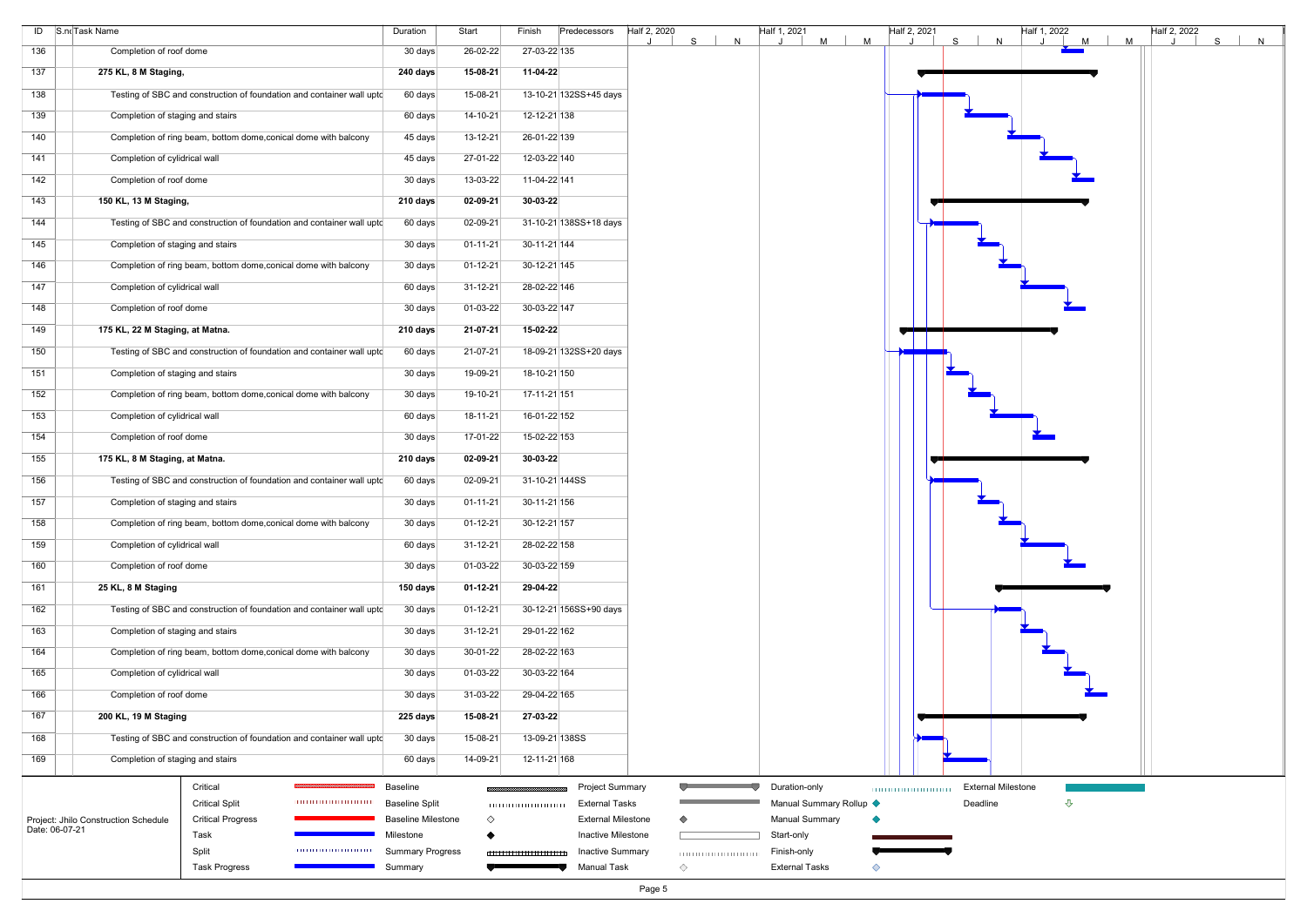|                  | ID S.noTask Name                                                      | Duration                          | Start          | Finish                    | Predecessors                                    | Half 2, 2020<br>S | Half 1, 2021<br>N     | M<br>M                  | Half 2, 2021 | S <br>N                               | Half 1, 2022<br>$M$  <br>$\cdot$ | Half 2, 2022<br>M | S<br>N |
|------------------|-----------------------------------------------------------------------|-----------------------------------|----------------|---------------------------|-------------------------------------------------|-------------------|-----------------------|-------------------------|--------------|---------------------------------------|----------------------------------|-------------------|--------|
| 170              | Completion of ring beam, bottom dome, conical dome with balcony       | 45 days                           | $13 - 11 - 21$ | 27-12-21 169              |                                                 |                   |                       |                         |              |                                       |                                  |                   |        |
| 171              | Completion of cylidrical wall                                         | 60 days                           | 28-12-21       | 25-02-22 170              |                                                 |                   |                       |                         |              |                                       |                                  |                   |        |
| 172              | Completion of roof dome                                               | 30 days                           | 26-02-22       | 27-03-22 171              |                                                 |                   |                       |                         |              |                                       |                                  |                   |        |
| 173              | 25 KL, 8 M Staging                                                    | 150 days                          | 01-12-21       | 29-04-22                  |                                                 |                   |                       |                         |              |                                       |                                  |                   |        |
| 174              | Testing of SBC and construction of foundation and container wall upto | 30 days                           | $01 - 12 - 21$ | 30-12-21 162SS            |                                                 |                   |                       |                         |              |                                       |                                  |                   |        |
| 175              | Completion of staging and stairs                                      | 30 days                           | 31-12-21       | 29-01-22 174              |                                                 |                   |                       |                         |              |                                       |                                  |                   |        |
| 176              | Completion of ring beam, bottom dome, conical dome with balcony       | 30 days                           | 30-01-22       | 28-02-22 175              |                                                 |                   |                       |                         |              |                                       |                                  |                   |        |
| 177              | Completion of cylidrical wall                                         |                                   | 01-03-22       | 30-03-22 176              |                                                 |                   |                       |                         |              |                                       |                                  |                   |        |
|                  |                                                                       | 30 days                           |                |                           |                                                 |                   |                       |                         |              |                                       |                                  |                   |        |
| 178              | Completion of roof dome                                               | 30 days                           | 31-03-22       | 29-04-22 177              |                                                 |                   |                       |                         |              |                                       |                                  |                   |        |
| 179              | 100 KL, 8 M Staging                                                   | 195 days                          | $04-10-21$     | 16-04-22                  |                                                 |                   |                       |                         |              |                                       |                                  |                   |        |
| 180              | Testing of SBC and construction of foundation and container wall upto | 45 days                           | 04-10-21       |                           | 17-11-21 168SS+50 days                          |                   |                       |                         |              |                                       |                                  |                   |        |
| 181              | Completion of staging and stairs                                      | 60 days                           | $18 - 11 - 21$ | 16-01-22 180              |                                                 |                   |                       |                         |              |                                       |                                  |                   |        |
| 182              | Completion of ring beam, bottom dome, conical dome with balcony       | 30 days                           | 17-01-22       | 15-02-22 181              |                                                 |                   |                       |                         |              |                                       |                                  |                   |        |
| $\overline{183}$ | Completion of cylidrical wall                                         | 60 days                           | 17-01-22       | 17-03-22 182SS            |                                                 |                   |                       |                         |              |                                       |                                  |                   |        |
| 184              | Completion of roof dome                                               | 30 days                           | 18-03-22       | 16-04-22 183              |                                                 |                   |                       |                         |              |                                       |                                  |                   |        |
| 185              | 175 KL, 12 M Staging                                                  | 210 days                          | 15-08-21       | 12-03-22                  |                                                 |                   |                       |                         |              |                                       |                                  |                   |        |
| 186              | Testing of SBC and construction of foundation and container wall upto | 60 days                           | 15-08-21       | 13-10-21 168SS            |                                                 |                   |                       |                         |              |                                       |                                  |                   |        |
| 187              | Completion of staging and stairs                                      | 30 days                           | 14-10-21       | 12-11-21 186              |                                                 |                   |                       |                         |              |                                       |                                  |                   |        |
| 188              | Completion of ring beam, bottom dome, conical dome with balcony       | 30 days                           | $13 - 11 - 21$ | 12-12-21 187              |                                                 |                   |                       |                         |              |                                       |                                  |                   |        |
| 189              | Completion of cylidrical wall                                         | 60 days                           | 13-12-21       | 10-02-22 188              |                                                 |                   |                       |                         |              |                                       |                                  |                   |        |
| 190              | Completion of roof dome                                               | 30 days                           | 11-02-22       | 12-03-22 189              |                                                 |                   |                       |                         |              |                                       |                                  |                   |        |
| 191              | 150 KL, 15 M Staging                                                  | 210 days                          | 15-08-21       | 12-03-22                  |                                                 |                   |                       |                         |              |                                       |                                  |                   |        |
|                  |                                                                       |                                   |                |                           |                                                 |                   |                       |                         |              |                                       |                                  |                   |        |
| 192              | Testing of SBC and construction of foundation and container wall uptc | 60 days                           | 15-08-21       | 13-10-21 186SS            |                                                 |                   |                       |                         |              |                                       |                                  |                   |        |
| 193              | Completion of staging and stairs                                      | 30 days                           | $14 - 10 - 21$ | 12-11-21 192              |                                                 |                   |                       |                         |              |                                       |                                  |                   |        |
| 194              | Completion of ring beam, bottom dome, conical dome with balcony       | 30 days                           | $13 - 11 - 21$ | 12-12-21 193              |                                                 |                   |                       |                         |              |                                       |                                  |                   |        |
| 195              | Completion of cylidrical wall                                         | 60 days                           | 13-12-21       | 10-02-22 194              |                                                 |                   |                       |                         |              |                                       |                                  |                   |        |
| 196              | Completion of roof dome                                               | 30 days                           | 11-02-22       | 12-03-22 195              |                                                 |                   |                       |                         |              |                                       |                                  |                   |        |
| 197              | 175 KL, 20 M Staging                                                  | 210 days                          | 25-08-21       | 22-03-22                  |                                                 |                   |                       |                         |              |                                       |                                  |                   |        |
| 198              | Testing of SBC and construction of foundation and container wall upto | 60 days                           | 25-08-21       |                           | 23-10-21 192SS+10 days                          |                   |                       |                         |              |                                       |                                  |                   |        |
| 199              | Completion of staging and stairs                                      | 30 days                           | 24-10-21       | 22-11-21 198              |                                                 |                   |                       |                         |              |                                       |                                  |                   |        |
| 200              | Completion of ring beam, bottom dome, conical dome with balcony       | 30 days                           | 23-11-21       | 22-12-21 199              |                                                 |                   |                       |                         |              |                                       |                                  |                   |        |
| 201              | Completion of cylidrical wall                                         | 60 days                           | $23 - 12 - 21$ | 20-02-22 200              |                                                 |                   |                       |                         |              |                                       |                                  |                   |        |
| 202              | Completion of roof dome                                               | 30 days                           | 21-02-22       | 22-03-22 201              |                                                 |                   |                       |                         |              |                                       |                                  |                   |        |
| 203              | 125 KL, 8 M Staging                                                   | 195 days                          | $01 - 11 - 21$ | 14-05-22                  |                                                 |                   |                       |                         |              |                                       |                                  |                   |        |
|                  |                                                                       |                                   |                |                           |                                                 |                   |                       |                         |              |                                       |                                  |                   |        |
|                  | Critical<br><b>Critical Split</b>                                     | Baseline<br><b>Baseline Split</b> |                |                           | <b>Project Summary</b><br><b>External Tasks</b> |                   | Duration-only         | Manual Summary Rollup < |              | <b>External Milestone</b><br>Deadline | ⇩                                |                   |        |
|                  | Project: Jhilo Construction Schedule<br><b>Critical Progress</b>      | <b>Baseline Milestone</b>         | $\Diamond$     |                           | <b>External Milestone</b>                       | ◇                 | <b>Manual Summary</b> |                         |              |                                       |                                  |                   |        |
| Date: 06-07-21   | Task                                                                  | Milestone                         |                |                           | Inactive Milestone                              |                   | Start-only            |                         |              |                                       |                                  |                   |        |
|                  | 0000000000000000                                                      |                                   |                |                           |                                                 |                   |                       |                         |              |                                       |                                  |                   |        |
|                  | Split                                                                 | <b>Summary Progress</b>           |                | ,,,,,,,,,,,,,,,,,,,,,,,,, | <b>Inactive Summary</b>                         | 10000000000000000 | Finish-only           |                         |              |                                       |                                  |                   |        |
|                  | <b>Task Progress</b>                                                  | Summary                           |                |                           | <b>Manual Task</b>                              | ◇                 | <b>External Tasks</b> | ◇                       |              |                                       |                                  |                   |        |
|                  |                                                                       |                                   |                |                           |                                                 | Page 6            |                       |                         |              |                                       |                                  |                   |        |

![](_page_5_Figure_1.jpeg)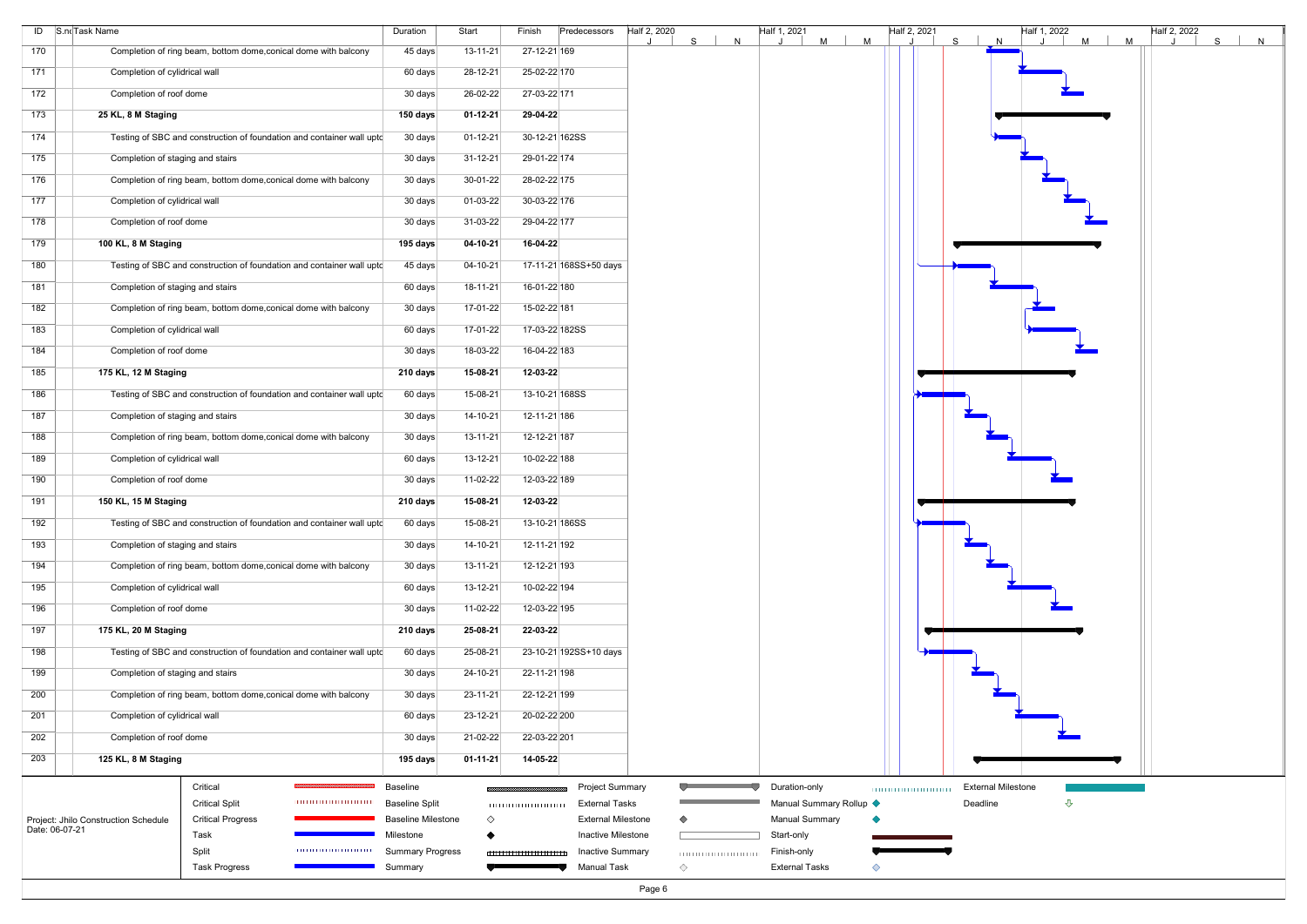| 15-12-21 180SS+28 days<br>Testing of SBC and construction of foundation and container wall upto<br>45 days<br>$01 - 11 - 21$<br>Completion of staging and stairs<br>16-12-21<br>13-02-22 204<br>60 days<br>14-02-22<br>15-03-22 205<br>Completion of ring beam, bottom dome, conical dome with balcony<br>30 days<br>14-02-22<br>14-04-22 206SS<br>Completion of cylidrical wall<br>60 days<br>15-04-22<br>Completion of roof dome<br>30 days<br>14-05-22 207<br>30-03-22<br>50 KL, 12 M Staging<br>150 days<br>$01 - 11 - 21$<br>Testing of SBC and construction of foundation and container wall upto<br>30 days<br>$01 - 11 - 21$<br>30-11-21 204SS<br>Completion of staging and stairs<br>$01 - 12 - 21$<br>30 days<br>30-12-21 210<br>Completion of ring beam, bottom dome, conical dome with balcony<br>30 days<br>$31 - 12 - 21$<br>29-01-22 211<br>28-02-22 212<br>Completion of cylidrical wall<br>30 days<br>30-01-22<br>Completion of roof dome<br>01-03-22<br>30-03-22 213<br>30 days<br>$02 - 09 - 21$<br>30-03-22<br>200 KL, 12 M Staging<br>210 days<br>Testing of SBC and construction of foundation and container wall upto<br>02-09-21<br>31-10-21 150SS+43 days<br>60 days<br>Completion of staging and stairs<br>30 days<br>$01 - 11 - 21$<br>30-11-21 216<br>Completion of ring beam, bottom dome, conical dome with balcony<br>$01 - 12 - 21$<br>30 days<br>30-12-21 217<br>Completion of cylidrical wall<br>60 days<br>$31 - 12 - 21$<br>28-02-22 218<br>01-03-22<br>30-03-22 219<br>Completion of roof dome<br>30 days<br>100 KL, 16 M Staging<br>195 days<br>02-09-21<br>15-03-22<br>Testing of SBC and construction of foundation and container wall uptc<br>02-09-21<br>45 days<br>16-10-21 216SS<br>Completion of staging and stairs<br>$17 - 10 - 21$<br>15-12-21 222<br>60 days<br>Completion of ring beam, bottom dome, conical dome with balcony<br>$16-12-21$<br>30 days<br>14-01-22 223<br>16-12-21<br>Completion of cylidrical wall<br>60 days<br>13-02-22 224SS<br>14-02-22<br>Completion of roof dome<br>30 days<br>15-03-22 225<br>03-08-21<br>29-04-22<br>300 KL, 18 M Staging<br>270 days<br>Testing of SBC and construction of foundation and container wall upto<br>60 days<br>03-08-21<br>01-10-21 150SS+13 days<br>Completion of staging and stairs<br>60 days<br>$02 - 10 - 21$<br>30-11-21 228<br>Completion of ring beam, bottom dome, conical dome with balcony<br>60 days<br>$01 - 12 - 21$<br>29-01-22 229<br>30-01-22<br>Completion of cylidrical wall<br>45 days<br>15-03-22 230<br>16-03-22<br>29-04-22 231<br>Completion of roof dome<br>45 days<br>375 KL, 22 M Staging<br>15-07-21<br>30-04-22<br>290 days<br>Testing of SBC and construction of foundation and container wall upto<br>$15-07-21$<br>12-09-21 132SS+14 days<br>60 days<br>Completion of staging and stairs<br>13-09-21<br>60 days<br>11-11-21 234<br>Completion of ring beam, bottom dome, conical dome with balcony<br>$12 - 11 - 21$<br>10-01-22 235<br>60 days<br>Completion of cylidrical wall<br>60 days<br>$11-01-22$<br>11-03-22 236<br>Critical<br>Baseline<br><b>Project Summary</b><br>Duration-only<br><b>External Milestone</b><br><b>Critical Split</b><br><b>External Tasks</b><br>Manual Summary Rollup ♦<br>Deadline<br>⇩<br><b>Baseline Split</b><br>Project: Jhilo Construction Schedule<br><b>Critical Progress</b><br><b>Baseline Milestone</b><br>$\Diamond$<br><b>External Milestone</b><br><b>Manual Summary</b><br><b>Inactive Milestone</b><br>Task<br>Start-only<br>Milestone<br>Split<br>101010101010101010101<br><b>Summary Progress</b><br><b>Inactive Summary</b><br>Finish-only<br>000000000000000000<br><b>Manual Task</b><br>◇<br><b>External Tasks</b><br><b>Task Progress</b><br>Summary<br>◇ | ID S.noTask Name | Duration | Start | Finish<br>Predecessors | Half 2, 2020<br>S.<br>N | Half 1, 2021<br>M<br>M | Half 2, 2021 | S.<br>N | Half 1, 2022<br>$M$  <br>M | Half 2, 2022<br>S | N |
|----------------------------------------------------------------------------------------------------------------------------------------------------------------------------------------------------------------------------------------------------------------------------------------------------------------------------------------------------------------------------------------------------------------------------------------------------------------------------------------------------------------------------------------------------------------------------------------------------------------------------------------------------------------------------------------------------------------------------------------------------------------------------------------------------------------------------------------------------------------------------------------------------------------------------------------------------------------------------------------------------------------------------------------------------------------------------------------------------------------------------------------------------------------------------------------------------------------------------------------------------------------------------------------------------------------------------------------------------------------------------------------------------------------------------------------------------------------------------------------------------------------------------------------------------------------------------------------------------------------------------------------------------------------------------------------------------------------------------------------------------------------------------------------------------------------------------------------------------------------------------------------------------------------------------------------------------------------------------------------------------------------------------------------------------------------------------------------------------------------------------------------------------------------------------------------------------------------------------------------------------------------------------------------------------------------------------------------------------------------------------------------------------------------------------------------------------------------------------------------------------------------------------------------------------------------------------------------------------------------------------------------------------------------------------------------------------------------------------------------------------------------------------------------------------------------------------------------------------------------------------------------------------------------------------------------------------------------------------------------------------------------------------------------------------------------------------------------------------------------------------------------------------------------------------------------------------------------------------------------------------------------------------------------------------------------------------------------------------------------------------------------------------------------------------------------------------------------------------------------------------------------------------------------------------------------------------------------------------------------------------------------------------------------------------------------------------------------------------------------------------------|------------------|----------|-------|------------------------|-------------------------|------------------------|--------------|---------|----------------------------|-------------------|---|
|                                                                                                                                                                                                                                                                                                                                                                                                                                                                                                                                                                                                                                                                                                                                                                                                                                                                                                                                                                                                                                                                                                                                                                                                                                                                                                                                                                                                                                                                                                                                                                                                                                                                                                                                                                                                                                                                                                                                                                                                                                                                                                                                                                                                                                                                                                                                                                                                                                                                                                                                                                                                                                                                                                                                                                                                                                                                                                                                                                                                                                                                                                                                                                                                                                                                                                                                                                                                                                                                                                                                                                                                                                                                                                                                                          | 204              |          |       |                        |                         |                        |              |         |                            |                   |   |
|                                                                                                                                                                                                                                                                                                                                                                                                                                                                                                                                                                                                                                                                                                                                                                                                                                                                                                                                                                                                                                                                                                                                                                                                                                                                                                                                                                                                                                                                                                                                                                                                                                                                                                                                                                                                                                                                                                                                                                                                                                                                                                                                                                                                                                                                                                                                                                                                                                                                                                                                                                                                                                                                                                                                                                                                                                                                                                                                                                                                                                                                                                                                                                                                                                                                                                                                                                                                                                                                                                                                                                                                                                                                                                                                                          | 205              |          |       |                        |                         |                        |              |         |                            |                   |   |
|                                                                                                                                                                                                                                                                                                                                                                                                                                                                                                                                                                                                                                                                                                                                                                                                                                                                                                                                                                                                                                                                                                                                                                                                                                                                                                                                                                                                                                                                                                                                                                                                                                                                                                                                                                                                                                                                                                                                                                                                                                                                                                                                                                                                                                                                                                                                                                                                                                                                                                                                                                                                                                                                                                                                                                                                                                                                                                                                                                                                                                                                                                                                                                                                                                                                                                                                                                                                                                                                                                                                                                                                                                                                                                                                                          | 206              |          |       |                        |                         |                        |              |         |                            |                   |   |
|                                                                                                                                                                                                                                                                                                                                                                                                                                                                                                                                                                                                                                                                                                                                                                                                                                                                                                                                                                                                                                                                                                                                                                                                                                                                                                                                                                                                                                                                                                                                                                                                                                                                                                                                                                                                                                                                                                                                                                                                                                                                                                                                                                                                                                                                                                                                                                                                                                                                                                                                                                                                                                                                                                                                                                                                                                                                                                                                                                                                                                                                                                                                                                                                                                                                                                                                                                                                                                                                                                                                                                                                                                                                                                                                                          | 207              |          |       |                        |                         |                        |              |         |                            |                   |   |
|                                                                                                                                                                                                                                                                                                                                                                                                                                                                                                                                                                                                                                                                                                                                                                                                                                                                                                                                                                                                                                                                                                                                                                                                                                                                                                                                                                                                                                                                                                                                                                                                                                                                                                                                                                                                                                                                                                                                                                                                                                                                                                                                                                                                                                                                                                                                                                                                                                                                                                                                                                                                                                                                                                                                                                                                                                                                                                                                                                                                                                                                                                                                                                                                                                                                                                                                                                                                                                                                                                                                                                                                                                                                                                                                                          | 208              |          |       |                        |                         |                        |              |         |                            |                   |   |
|                                                                                                                                                                                                                                                                                                                                                                                                                                                                                                                                                                                                                                                                                                                                                                                                                                                                                                                                                                                                                                                                                                                                                                                                                                                                                                                                                                                                                                                                                                                                                                                                                                                                                                                                                                                                                                                                                                                                                                                                                                                                                                                                                                                                                                                                                                                                                                                                                                                                                                                                                                                                                                                                                                                                                                                                                                                                                                                                                                                                                                                                                                                                                                                                                                                                                                                                                                                                                                                                                                                                                                                                                                                                                                                                                          | 209              |          |       |                        |                         |                        |              |         |                            |                   |   |
|                                                                                                                                                                                                                                                                                                                                                                                                                                                                                                                                                                                                                                                                                                                                                                                                                                                                                                                                                                                                                                                                                                                                                                                                                                                                                                                                                                                                                                                                                                                                                                                                                                                                                                                                                                                                                                                                                                                                                                                                                                                                                                                                                                                                                                                                                                                                                                                                                                                                                                                                                                                                                                                                                                                                                                                                                                                                                                                                                                                                                                                                                                                                                                                                                                                                                                                                                                                                                                                                                                                                                                                                                                                                                                                                                          | 210              |          |       |                        |                         |                        |              |         |                            |                   |   |
|                                                                                                                                                                                                                                                                                                                                                                                                                                                                                                                                                                                                                                                                                                                                                                                                                                                                                                                                                                                                                                                                                                                                                                                                                                                                                                                                                                                                                                                                                                                                                                                                                                                                                                                                                                                                                                                                                                                                                                                                                                                                                                                                                                                                                                                                                                                                                                                                                                                                                                                                                                                                                                                                                                                                                                                                                                                                                                                                                                                                                                                                                                                                                                                                                                                                                                                                                                                                                                                                                                                                                                                                                                                                                                                                                          | 211              |          |       |                        |                         |                        |              |         |                            |                   |   |
|                                                                                                                                                                                                                                                                                                                                                                                                                                                                                                                                                                                                                                                                                                                                                                                                                                                                                                                                                                                                                                                                                                                                                                                                                                                                                                                                                                                                                                                                                                                                                                                                                                                                                                                                                                                                                                                                                                                                                                                                                                                                                                                                                                                                                                                                                                                                                                                                                                                                                                                                                                                                                                                                                                                                                                                                                                                                                                                                                                                                                                                                                                                                                                                                                                                                                                                                                                                                                                                                                                                                                                                                                                                                                                                                                          | 212              |          |       |                        |                         |                        |              |         |                            |                   |   |
|                                                                                                                                                                                                                                                                                                                                                                                                                                                                                                                                                                                                                                                                                                                                                                                                                                                                                                                                                                                                                                                                                                                                                                                                                                                                                                                                                                                                                                                                                                                                                                                                                                                                                                                                                                                                                                                                                                                                                                                                                                                                                                                                                                                                                                                                                                                                                                                                                                                                                                                                                                                                                                                                                                                                                                                                                                                                                                                                                                                                                                                                                                                                                                                                                                                                                                                                                                                                                                                                                                                                                                                                                                                                                                                                                          | 213              |          |       |                        |                         |                        |              |         |                            |                   |   |
|                                                                                                                                                                                                                                                                                                                                                                                                                                                                                                                                                                                                                                                                                                                                                                                                                                                                                                                                                                                                                                                                                                                                                                                                                                                                                                                                                                                                                                                                                                                                                                                                                                                                                                                                                                                                                                                                                                                                                                                                                                                                                                                                                                                                                                                                                                                                                                                                                                                                                                                                                                                                                                                                                                                                                                                                                                                                                                                                                                                                                                                                                                                                                                                                                                                                                                                                                                                                                                                                                                                                                                                                                                                                                                                                                          | 214              |          |       |                        |                         |                        |              |         |                            |                   |   |
|                                                                                                                                                                                                                                                                                                                                                                                                                                                                                                                                                                                                                                                                                                                                                                                                                                                                                                                                                                                                                                                                                                                                                                                                                                                                                                                                                                                                                                                                                                                                                                                                                                                                                                                                                                                                                                                                                                                                                                                                                                                                                                                                                                                                                                                                                                                                                                                                                                                                                                                                                                                                                                                                                                                                                                                                                                                                                                                                                                                                                                                                                                                                                                                                                                                                                                                                                                                                                                                                                                                                                                                                                                                                                                                                                          | 215              |          |       |                        |                         |                        |              |         |                            |                   |   |
|                                                                                                                                                                                                                                                                                                                                                                                                                                                                                                                                                                                                                                                                                                                                                                                                                                                                                                                                                                                                                                                                                                                                                                                                                                                                                                                                                                                                                                                                                                                                                                                                                                                                                                                                                                                                                                                                                                                                                                                                                                                                                                                                                                                                                                                                                                                                                                                                                                                                                                                                                                                                                                                                                                                                                                                                                                                                                                                                                                                                                                                                                                                                                                                                                                                                                                                                                                                                                                                                                                                                                                                                                                                                                                                                                          | 216              |          |       |                        |                         |                        |              |         |                            |                   |   |
|                                                                                                                                                                                                                                                                                                                                                                                                                                                                                                                                                                                                                                                                                                                                                                                                                                                                                                                                                                                                                                                                                                                                                                                                                                                                                                                                                                                                                                                                                                                                                                                                                                                                                                                                                                                                                                                                                                                                                                                                                                                                                                                                                                                                                                                                                                                                                                                                                                                                                                                                                                                                                                                                                                                                                                                                                                                                                                                                                                                                                                                                                                                                                                                                                                                                                                                                                                                                                                                                                                                                                                                                                                                                                                                                                          | 217              |          |       |                        |                         |                        |              |         |                            |                   |   |
|                                                                                                                                                                                                                                                                                                                                                                                                                                                                                                                                                                                                                                                                                                                                                                                                                                                                                                                                                                                                                                                                                                                                                                                                                                                                                                                                                                                                                                                                                                                                                                                                                                                                                                                                                                                                                                                                                                                                                                                                                                                                                                                                                                                                                                                                                                                                                                                                                                                                                                                                                                                                                                                                                                                                                                                                                                                                                                                                                                                                                                                                                                                                                                                                                                                                                                                                                                                                                                                                                                                                                                                                                                                                                                                                                          | 218              |          |       |                        |                         |                        |              |         |                            |                   |   |
|                                                                                                                                                                                                                                                                                                                                                                                                                                                                                                                                                                                                                                                                                                                                                                                                                                                                                                                                                                                                                                                                                                                                                                                                                                                                                                                                                                                                                                                                                                                                                                                                                                                                                                                                                                                                                                                                                                                                                                                                                                                                                                                                                                                                                                                                                                                                                                                                                                                                                                                                                                                                                                                                                                                                                                                                                                                                                                                                                                                                                                                                                                                                                                                                                                                                                                                                                                                                                                                                                                                                                                                                                                                                                                                                                          | 219              |          |       |                        |                         |                        |              |         |                            |                   |   |
|                                                                                                                                                                                                                                                                                                                                                                                                                                                                                                                                                                                                                                                                                                                                                                                                                                                                                                                                                                                                                                                                                                                                                                                                                                                                                                                                                                                                                                                                                                                                                                                                                                                                                                                                                                                                                                                                                                                                                                                                                                                                                                                                                                                                                                                                                                                                                                                                                                                                                                                                                                                                                                                                                                                                                                                                                                                                                                                                                                                                                                                                                                                                                                                                                                                                                                                                                                                                                                                                                                                                                                                                                                                                                                                                                          | 220              |          |       |                        |                         |                        |              |         |                            |                   |   |
|                                                                                                                                                                                                                                                                                                                                                                                                                                                                                                                                                                                                                                                                                                                                                                                                                                                                                                                                                                                                                                                                                                                                                                                                                                                                                                                                                                                                                                                                                                                                                                                                                                                                                                                                                                                                                                                                                                                                                                                                                                                                                                                                                                                                                                                                                                                                                                                                                                                                                                                                                                                                                                                                                                                                                                                                                                                                                                                                                                                                                                                                                                                                                                                                                                                                                                                                                                                                                                                                                                                                                                                                                                                                                                                                                          | 221              |          |       |                        |                         |                        |              |         |                            |                   |   |
|                                                                                                                                                                                                                                                                                                                                                                                                                                                                                                                                                                                                                                                                                                                                                                                                                                                                                                                                                                                                                                                                                                                                                                                                                                                                                                                                                                                                                                                                                                                                                                                                                                                                                                                                                                                                                                                                                                                                                                                                                                                                                                                                                                                                                                                                                                                                                                                                                                                                                                                                                                                                                                                                                                                                                                                                                                                                                                                                                                                                                                                                                                                                                                                                                                                                                                                                                                                                                                                                                                                                                                                                                                                                                                                                                          | 222              |          |       |                        |                         |                        |              |         |                            |                   |   |
|                                                                                                                                                                                                                                                                                                                                                                                                                                                                                                                                                                                                                                                                                                                                                                                                                                                                                                                                                                                                                                                                                                                                                                                                                                                                                                                                                                                                                                                                                                                                                                                                                                                                                                                                                                                                                                                                                                                                                                                                                                                                                                                                                                                                                                                                                                                                                                                                                                                                                                                                                                                                                                                                                                                                                                                                                                                                                                                                                                                                                                                                                                                                                                                                                                                                                                                                                                                                                                                                                                                                                                                                                                                                                                                                                          | 223              |          |       |                        |                         |                        |              |         |                            |                   |   |
|                                                                                                                                                                                                                                                                                                                                                                                                                                                                                                                                                                                                                                                                                                                                                                                                                                                                                                                                                                                                                                                                                                                                                                                                                                                                                                                                                                                                                                                                                                                                                                                                                                                                                                                                                                                                                                                                                                                                                                                                                                                                                                                                                                                                                                                                                                                                                                                                                                                                                                                                                                                                                                                                                                                                                                                                                                                                                                                                                                                                                                                                                                                                                                                                                                                                                                                                                                                                                                                                                                                                                                                                                                                                                                                                                          | 224              |          |       |                        |                         |                        |              |         |                            |                   |   |
|                                                                                                                                                                                                                                                                                                                                                                                                                                                                                                                                                                                                                                                                                                                                                                                                                                                                                                                                                                                                                                                                                                                                                                                                                                                                                                                                                                                                                                                                                                                                                                                                                                                                                                                                                                                                                                                                                                                                                                                                                                                                                                                                                                                                                                                                                                                                                                                                                                                                                                                                                                                                                                                                                                                                                                                                                                                                                                                                                                                                                                                                                                                                                                                                                                                                                                                                                                                                                                                                                                                                                                                                                                                                                                                                                          | 225              |          |       |                        |                         |                        |              |         |                            |                   |   |
|                                                                                                                                                                                                                                                                                                                                                                                                                                                                                                                                                                                                                                                                                                                                                                                                                                                                                                                                                                                                                                                                                                                                                                                                                                                                                                                                                                                                                                                                                                                                                                                                                                                                                                                                                                                                                                                                                                                                                                                                                                                                                                                                                                                                                                                                                                                                                                                                                                                                                                                                                                                                                                                                                                                                                                                                                                                                                                                                                                                                                                                                                                                                                                                                                                                                                                                                                                                                                                                                                                                                                                                                                                                                                                                                                          | 226              |          |       |                        |                         |                        |              |         |                            |                   |   |
|                                                                                                                                                                                                                                                                                                                                                                                                                                                                                                                                                                                                                                                                                                                                                                                                                                                                                                                                                                                                                                                                                                                                                                                                                                                                                                                                                                                                                                                                                                                                                                                                                                                                                                                                                                                                                                                                                                                                                                                                                                                                                                                                                                                                                                                                                                                                                                                                                                                                                                                                                                                                                                                                                                                                                                                                                                                                                                                                                                                                                                                                                                                                                                                                                                                                                                                                                                                                                                                                                                                                                                                                                                                                                                                                                          | 227              |          |       |                        |                         |                        |              |         |                            |                   |   |
|                                                                                                                                                                                                                                                                                                                                                                                                                                                                                                                                                                                                                                                                                                                                                                                                                                                                                                                                                                                                                                                                                                                                                                                                                                                                                                                                                                                                                                                                                                                                                                                                                                                                                                                                                                                                                                                                                                                                                                                                                                                                                                                                                                                                                                                                                                                                                                                                                                                                                                                                                                                                                                                                                                                                                                                                                                                                                                                                                                                                                                                                                                                                                                                                                                                                                                                                                                                                                                                                                                                                                                                                                                                                                                                                                          | 228              |          |       |                        |                         |                        |              |         |                            |                   |   |
|                                                                                                                                                                                                                                                                                                                                                                                                                                                                                                                                                                                                                                                                                                                                                                                                                                                                                                                                                                                                                                                                                                                                                                                                                                                                                                                                                                                                                                                                                                                                                                                                                                                                                                                                                                                                                                                                                                                                                                                                                                                                                                                                                                                                                                                                                                                                                                                                                                                                                                                                                                                                                                                                                                                                                                                                                                                                                                                                                                                                                                                                                                                                                                                                                                                                                                                                                                                                                                                                                                                                                                                                                                                                                                                                                          | 229              |          |       |                        |                         |                        |              |         |                            |                   |   |
|                                                                                                                                                                                                                                                                                                                                                                                                                                                                                                                                                                                                                                                                                                                                                                                                                                                                                                                                                                                                                                                                                                                                                                                                                                                                                                                                                                                                                                                                                                                                                                                                                                                                                                                                                                                                                                                                                                                                                                                                                                                                                                                                                                                                                                                                                                                                                                                                                                                                                                                                                                                                                                                                                                                                                                                                                                                                                                                                                                                                                                                                                                                                                                                                                                                                                                                                                                                                                                                                                                                                                                                                                                                                                                                                                          | 230              |          |       |                        |                         |                        |              |         |                            |                   |   |
|                                                                                                                                                                                                                                                                                                                                                                                                                                                                                                                                                                                                                                                                                                                                                                                                                                                                                                                                                                                                                                                                                                                                                                                                                                                                                                                                                                                                                                                                                                                                                                                                                                                                                                                                                                                                                                                                                                                                                                                                                                                                                                                                                                                                                                                                                                                                                                                                                                                                                                                                                                                                                                                                                                                                                                                                                                                                                                                                                                                                                                                                                                                                                                                                                                                                                                                                                                                                                                                                                                                                                                                                                                                                                                                                                          | 231              |          |       |                        |                         |                        |              |         |                            |                   |   |
|                                                                                                                                                                                                                                                                                                                                                                                                                                                                                                                                                                                                                                                                                                                                                                                                                                                                                                                                                                                                                                                                                                                                                                                                                                                                                                                                                                                                                                                                                                                                                                                                                                                                                                                                                                                                                                                                                                                                                                                                                                                                                                                                                                                                                                                                                                                                                                                                                                                                                                                                                                                                                                                                                                                                                                                                                                                                                                                                                                                                                                                                                                                                                                                                                                                                                                                                                                                                                                                                                                                                                                                                                                                                                                                                                          | 232              |          |       |                        |                         |                        |              |         |                            |                   |   |
|                                                                                                                                                                                                                                                                                                                                                                                                                                                                                                                                                                                                                                                                                                                                                                                                                                                                                                                                                                                                                                                                                                                                                                                                                                                                                                                                                                                                                                                                                                                                                                                                                                                                                                                                                                                                                                                                                                                                                                                                                                                                                                                                                                                                                                                                                                                                                                                                                                                                                                                                                                                                                                                                                                                                                                                                                                                                                                                                                                                                                                                                                                                                                                                                                                                                                                                                                                                                                                                                                                                                                                                                                                                                                                                                                          | 233              |          |       |                        |                         |                        |              |         |                            |                   |   |
|                                                                                                                                                                                                                                                                                                                                                                                                                                                                                                                                                                                                                                                                                                                                                                                                                                                                                                                                                                                                                                                                                                                                                                                                                                                                                                                                                                                                                                                                                                                                                                                                                                                                                                                                                                                                                                                                                                                                                                                                                                                                                                                                                                                                                                                                                                                                                                                                                                                                                                                                                                                                                                                                                                                                                                                                                                                                                                                                                                                                                                                                                                                                                                                                                                                                                                                                                                                                                                                                                                                                                                                                                                                                                                                                                          | 234              |          |       |                        |                         |                        |              |         |                            |                   |   |
|                                                                                                                                                                                                                                                                                                                                                                                                                                                                                                                                                                                                                                                                                                                                                                                                                                                                                                                                                                                                                                                                                                                                                                                                                                                                                                                                                                                                                                                                                                                                                                                                                                                                                                                                                                                                                                                                                                                                                                                                                                                                                                                                                                                                                                                                                                                                                                                                                                                                                                                                                                                                                                                                                                                                                                                                                                                                                                                                                                                                                                                                                                                                                                                                                                                                                                                                                                                                                                                                                                                                                                                                                                                                                                                                                          | 235              |          |       |                        |                         |                        |              |         |                            |                   |   |
|                                                                                                                                                                                                                                                                                                                                                                                                                                                                                                                                                                                                                                                                                                                                                                                                                                                                                                                                                                                                                                                                                                                                                                                                                                                                                                                                                                                                                                                                                                                                                                                                                                                                                                                                                                                                                                                                                                                                                                                                                                                                                                                                                                                                                                                                                                                                                                                                                                                                                                                                                                                                                                                                                                                                                                                                                                                                                                                                                                                                                                                                                                                                                                                                                                                                                                                                                                                                                                                                                                                                                                                                                                                                                                                                                          | 236              |          |       |                        |                         |                        |              |         |                            |                   |   |
|                                                                                                                                                                                                                                                                                                                                                                                                                                                                                                                                                                                                                                                                                                                                                                                                                                                                                                                                                                                                                                                                                                                                                                                                                                                                                                                                                                                                                                                                                                                                                                                                                                                                                                                                                                                                                                                                                                                                                                                                                                                                                                                                                                                                                                                                                                                                                                                                                                                                                                                                                                                                                                                                                                                                                                                                                                                                                                                                                                                                                                                                                                                                                                                                                                                                                                                                                                                                                                                                                                                                                                                                                                                                                                                                                          | 237              |          |       |                        |                         |                        |              |         |                            |                   |   |
|                                                                                                                                                                                                                                                                                                                                                                                                                                                                                                                                                                                                                                                                                                                                                                                                                                                                                                                                                                                                                                                                                                                                                                                                                                                                                                                                                                                                                                                                                                                                                                                                                                                                                                                                                                                                                                                                                                                                                                                                                                                                                                                                                                                                                                                                                                                                                                                                                                                                                                                                                                                                                                                                                                                                                                                                                                                                                                                                                                                                                                                                                                                                                                                                                                                                                                                                                                                                                                                                                                                                                                                                                                                                                                                                                          |                  |          |       |                        |                         |                        |              |         |                            |                   |   |
|                                                                                                                                                                                                                                                                                                                                                                                                                                                                                                                                                                                                                                                                                                                                                                                                                                                                                                                                                                                                                                                                                                                                                                                                                                                                                                                                                                                                                                                                                                                                                                                                                                                                                                                                                                                                                                                                                                                                                                                                                                                                                                                                                                                                                                                                                                                                                                                                                                                                                                                                                                                                                                                                                                                                                                                                                                                                                                                                                                                                                                                                                                                                                                                                                                                                                                                                                                                                                                                                                                                                                                                                                                                                                                                                                          |                  |          |       |                        |                         |                        |              |         |                            |                   |   |
|                                                                                                                                                                                                                                                                                                                                                                                                                                                                                                                                                                                                                                                                                                                                                                                                                                                                                                                                                                                                                                                                                                                                                                                                                                                                                                                                                                                                                                                                                                                                                                                                                                                                                                                                                                                                                                                                                                                                                                                                                                                                                                                                                                                                                                                                                                                                                                                                                                                                                                                                                                                                                                                                                                                                                                                                                                                                                                                                                                                                                                                                                                                                                                                                                                                                                                                                                                                                                                                                                                                                                                                                                                                                                                                                                          | Date: 06-07-21   |          |       |                        |                         |                        |              |         |                            |                   |   |
|                                                                                                                                                                                                                                                                                                                                                                                                                                                                                                                                                                                                                                                                                                                                                                                                                                                                                                                                                                                                                                                                                                                                                                                                                                                                                                                                                                                                                                                                                                                                                                                                                                                                                                                                                                                                                                                                                                                                                                                                                                                                                                                                                                                                                                                                                                                                                                                                                                                                                                                                                                                                                                                                                                                                                                                                                                                                                                                                                                                                                                                                                                                                                                                                                                                                                                                                                                                                                                                                                                                                                                                                                                                                                                                                                          |                  |          |       |                        |                         |                        |              |         |                            |                   |   |
|                                                                                                                                                                                                                                                                                                                                                                                                                                                                                                                                                                                                                                                                                                                                                                                                                                                                                                                                                                                                                                                                                                                                                                                                                                                                                                                                                                                                                                                                                                                                                                                                                                                                                                                                                                                                                                                                                                                                                                                                                                                                                                                                                                                                                                                                                                                                                                                                                                                                                                                                                                                                                                                                                                                                                                                                                                                                                                                                                                                                                                                                                                                                                                                                                                                                                                                                                                                                                                                                                                                                                                                                                                                                                                                                                          |                  |          |       |                        |                         |                        |              |         |                            |                   |   |
|                                                                                                                                                                                                                                                                                                                                                                                                                                                                                                                                                                                                                                                                                                                                                                                                                                                                                                                                                                                                                                                                                                                                                                                                                                                                                                                                                                                                                                                                                                                                                                                                                                                                                                                                                                                                                                                                                                                                                                                                                                                                                                                                                                                                                                                                                                                                                                                                                                                                                                                                                                                                                                                                                                                                                                                                                                                                                                                                                                                                                                                                                                                                                                                                                                                                                                                                                                                                                                                                                                                                                                                                                                                                                                                                                          |                  |          |       |                        | Page 7                  |                        |              |         |                            |                   |   |

![](_page_6_Figure_1.jpeg)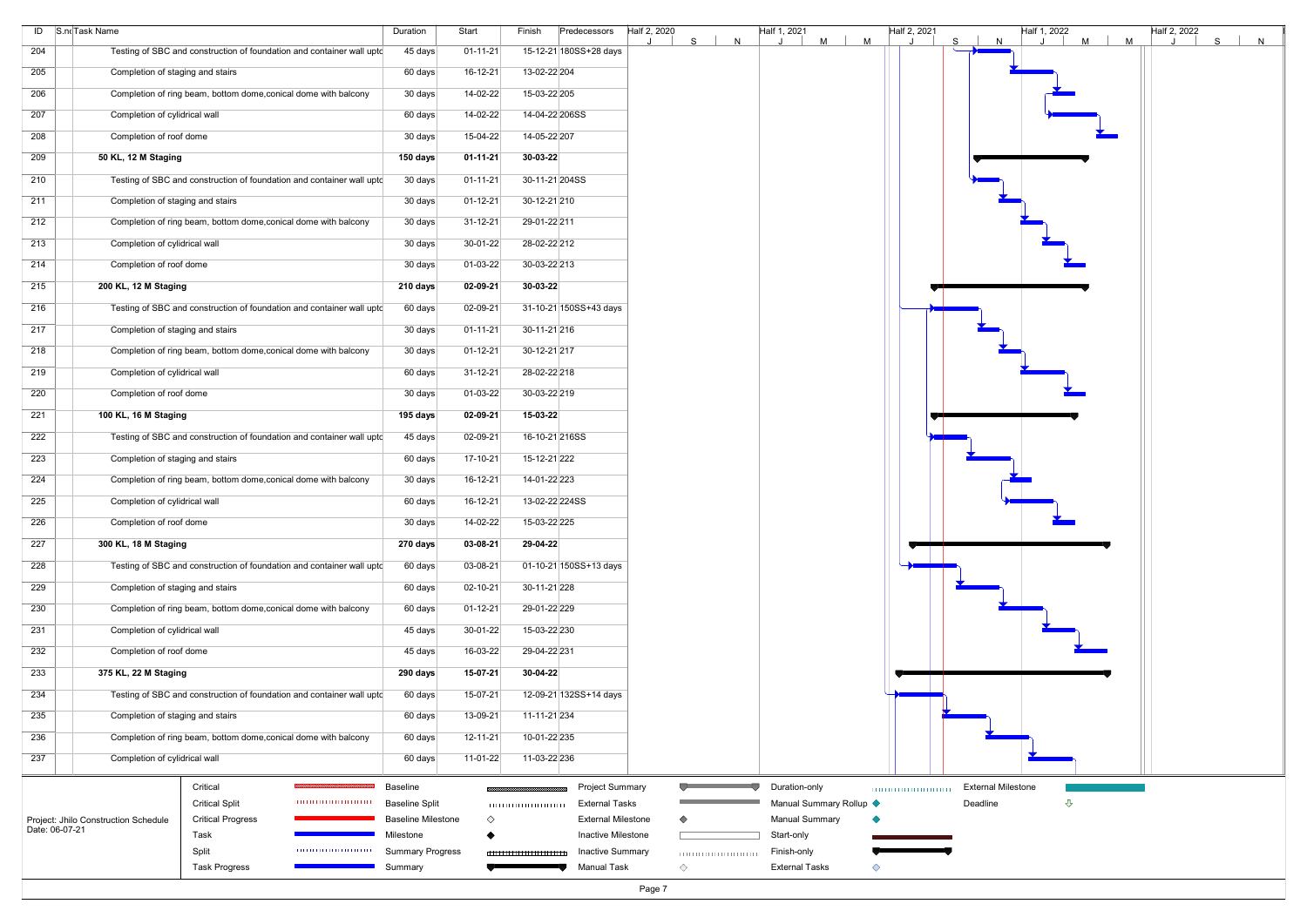|     | ID S.noTask Name                                       |                                                                       | Duration                             | Start          | Finish<br>Predecessors                               | Half 2, 2020<br>Half 1, 2021<br>Half 2, 2021<br>Half 1, 2022<br>Half 2, 2022<br>$M$  <br>M<br>M<br> S <br>S<br>S.<br>N<br>N<br>M<br>N |
|-----|--------------------------------------------------------|-----------------------------------------------------------------------|--------------------------------------|----------------|------------------------------------------------------|---------------------------------------------------------------------------------------------------------------------------------------|
| 238 | Completion of roof dome                                |                                                                       | 50 days                              | 12-03-22       | 30-04-22 237                                         |                                                                                                                                       |
| 239 | 75 KL, 22 M Staging                                    |                                                                       | 150 days                             | 02-10-21       | 28-02-22                                             |                                                                                                                                       |
| 240 |                                                        | Testing of SBC and construction of foundation and container wall upto | 30 days                              | 02-10-21       | 31-10-21 222SS+30 days                               |                                                                                                                                       |
| 241 | Completion of staging and stairs                       |                                                                       | 30 days                              | $01 - 11 - 21$ | 30-11-21 240                                         |                                                                                                                                       |
| 242 |                                                        | Completion of ring beam, bottom dome, conical dome with balcony       | 30 days                              | $01 - 12 - 21$ | 30-12-21 241                                         |                                                                                                                                       |
| 243 | Completion of cylidrical wall                          |                                                                       | 30 days                              | 31-12-21       | 29-01-22 242                                         |                                                                                                                                       |
| 244 | Completion of roof dome                                |                                                                       | 30 days                              | 30-01-22       | 28-02-22 243                                         |                                                                                                                                       |
| 245 | 100 KL, 8 M Staging                                    |                                                                       | 195 days                             | $01 - 11 - 21$ | 14-05-22                                             |                                                                                                                                       |
| 246 |                                                        | Testing of SBC and construction of foundation and container wall upto | 45 days                              | $01 - 11 - 21$ | 15-12-21 240SS+30 days                               |                                                                                                                                       |
| 247 | Completion of staging and stairs                       |                                                                       | 45 days                              | 16-12-21       | 29-01-22 246                                         |                                                                                                                                       |
| 248 |                                                        | Completion of ring beam, bottom dome, conical dome with balcony       | 45 days                              | $30-01-22$     | 15-03-22 247                                         |                                                                                                                                       |
| 249 | Completion of cylidrical wall                          |                                                                       | 30 days                              | 16-03-22       | 14-04-22 248                                         |                                                                                                                                       |
| 250 | Completion of roof dome                                |                                                                       | 30 days                              | 15-04-22       | 14-05-22 249                                         |                                                                                                                                       |
| 251 | 175 KL, 15 M Staging                                   |                                                                       | 225 days                             | 14-08-21       | 26-03-22                                             |                                                                                                                                       |
| 252 |                                                        | Testing of SBC and construction of foundation and container wall upto | 45 days                              | 14-08-21       | 27-09-21 234SS+30 days                               |                                                                                                                                       |
| 253 | Completion of staging and stairs                       |                                                                       | 60 days                              | 28-09-21       | 26-11-21 252                                         |                                                                                                                                       |
| 254 |                                                        | Completion of ring beam, bottom dome, conical dome with balcony       | 45 days                              | 27-11-21       | 10-01-22 253                                         |                                                                                                                                       |
| 255 | Completion of cylidrical wall                          |                                                                       | 45 days                              | 11-01-22       | 24-02-22 254                                         |                                                                                                                                       |
| 256 | Completion of roof dome                                |                                                                       | 30 days                              | 25-02-22       | 26-03-22 255                                         |                                                                                                                                       |
| 257 | 275 KL, 22 M Staging                                   |                                                                       | 240 days                             | 14-08-21       | 10-04-22                                             |                                                                                                                                       |
| 258 |                                                        | Testing of SBC and construction of foundation and container wall uptc | 45 days                              | 14-08-21       | 27-09-21 252SS                                       |                                                                                                                                       |
| 259 | Completion of staging and stairs                       |                                                                       | 60 days                              | 28-09-21       | 26-11-21 258                                         |                                                                                                                                       |
| 260 |                                                        | Completion of ring beam, bottom dome, conical dome with balcony       | 60 days                              | 27-11-21       | 25-01-22 259                                         |                                                                                                                                       |
| 261 | Completion of cylidrical wall                          |                                                                       | 45 days                              | 26-01-22       | 11-03-22 260                                         |                                                                                                                                       |
| 262 | Completion of roof dome                                |                                                                       | 30 days                              | $12 - 03 - 22$ | 10-04-22 261                                         |                                                                                                                                       |
| 263 | 100 KL, 16 M Staging                                   |                                                                       | 195 days                             | 03-09-21       | 16-03-22                                             |                                                                                                                                       |
| 264 |                                                        | Testing of SBC and construction of foundation and container wall upto | 45 days                              | 03-09-21       | 17-10-21 258SS+20 days                               |                                                                                                                                       |
| 265 | Completion of staging and stairs                       |                                                                       | 45 days                              | 18-10-21       | 01-12-21 264                                         |                                                                                                                                       |
| 266 |                                                        | Completion of ring beam, bottom dome, conical dome with balcony       | 45 days                              | 02-12-21       | 15-01-22 265                                         |                                                                                                                                       |
| 267 | Completion of cylidrical wall                          |                                                                       | 30 days                              | 16-01-22       | 14-02-22 266                                         |                                                                                                                                       |
| 268 | Completion of roof dome                                |                                                                       | 30 days                              | 15-02-22       | 16-03-22 267                                         |                                                                                                                                       |
| 269 | <b>Pipeline works</b><br>- 7                           |                                                                       | 538 days                             | 20-12-20       | 10-06-22                                             |                                                                                                                                       |
| 270 |                                                        | Submission and Approval of Hydraulic Designs and Drawings             | 170 days                             | 20-12-20       | 07-06-21 7SS+45 days                                 |                                                                                                                                       |
| 271 | Pipe Delivery at Site after inspection                 |                                                                       | 280 days                             | 08-06-21       | 14-03-22 270                                         |                                                                                                                                       |
|     |                                                        | Critical                                                              | <b>Baseline</b>                      |                | <b>Project Summary</b>                               | Duration-only<br><b>External Milestone</b>                                                                                            |
|     |                                                        | <b>Critical Split</b>                                                 | <b>Baseline Split</b>                |                | <b>External Tasks</b>                                | Manual Summary Rollup <<br>⇩<br>Deadline                                                                                              |
|     | Project: Jhilo Construction Schedule<br>Date: 06-07-21 | <b>Critical Progress</b>                                              | <b>Baseline Milestone</b>            | $\Diamond$     | <b>External Milestone</b>                            | <b>Manual Summary</b><br>◇                                                                                                            |
|     |                                                        | Task<br>Split                                                         | Milestone<br><b>Summary Progress</b> |                | <b>Inactive Milestone</b><br><b>Inactive Summary</b> | Start-only<br>Finish-only                                                                                                             |
|     |                                                        | <b>Task Progress</b>                                                  | Summary                              |                | 111111111111111111111111<br><b>Manual Task</b>       | <b>External Tasks</b><br>$\Diamond$                                                                                                   |
|     |                                                        |                                                                       |                                      |                |                                                      |                                                                                                                                       |

![](_page_7_Figure_2.jpeg)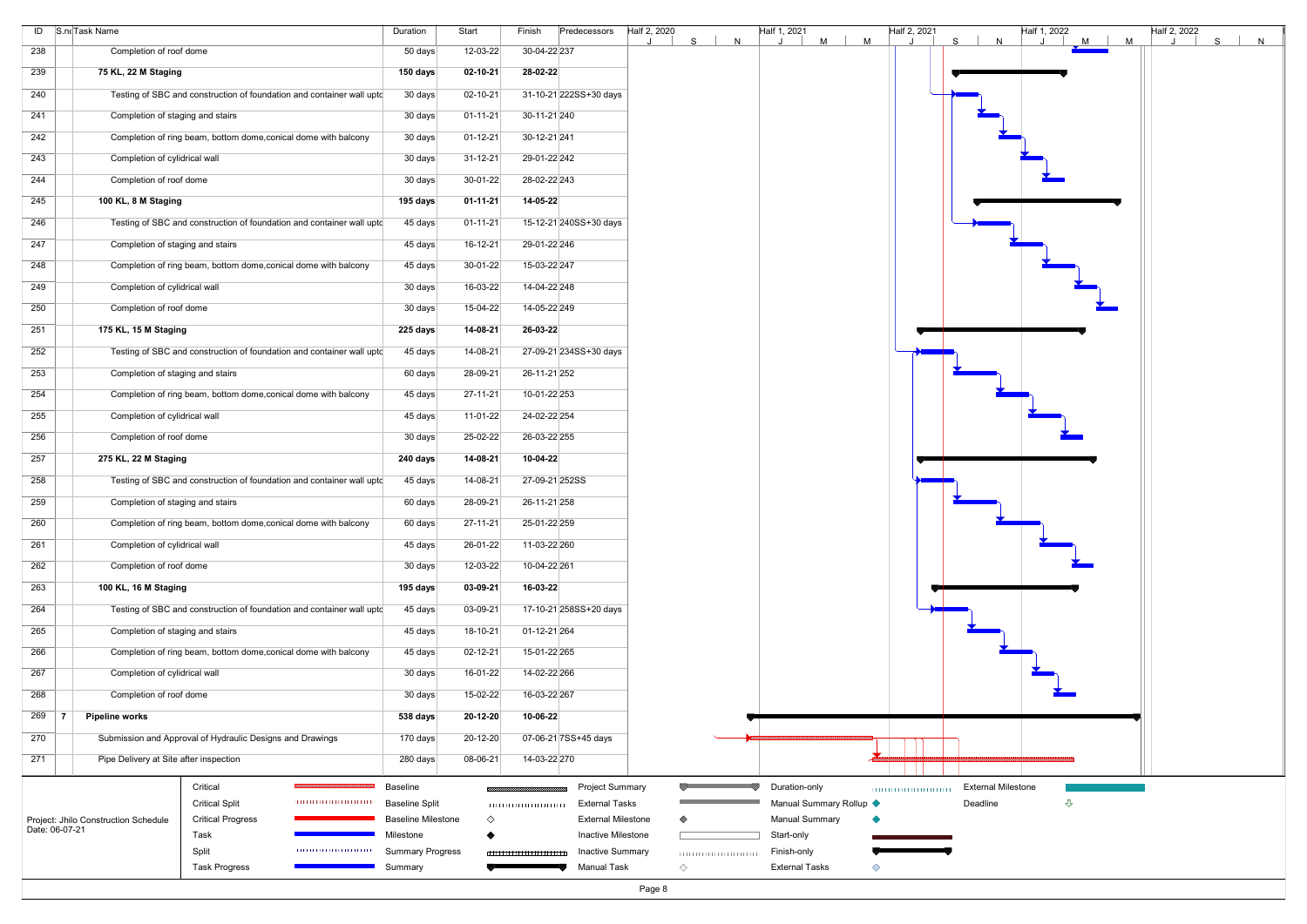|                     | ID S.no Task Name                               | Duration        | Start          | Predecessors<br>Finish  | Half 2, 2020<br>S. | N | Half 1, 2021 | $M$ | M | Half 2, 2021 | S | N |
|---------------------|-------------------------------------------------|-----------------|----------------|-------------------------|--------------------|---|--------------|-----|---|--------------|---|---|
| 272                 | <b>Laying and Jointing</b>                      | 287 days        | $15-08-21$     | 28-05-22                |                    |   |              |     |   |              |   |   |
| 273                 | DI Pipe Laying                                  | 240 days        | 15-08-21       | 11-04-22 271SS+68 days  |                    |   |              |     |   |              |   |   |
| 274                 | <b>HDPE Pipe Laying</b>                         | 240 days        | 25-08-21       | 21-04-22 273SS+10 days  |                    |   |              |     |   |              |   |   |
| 275                 | <b>GI Pipe Laying</b>                           | 100 days        | 18-02-22       | 28-05-22 273SS+187 days |                    |   |              |     |   |              |   |   |
| 276                 | <b>Sectional Testing</b>                        | 255 days        | 29-09-21       | 10-06-22 273SS+45 days  |                    |   |              |     |   |              |   |   |
| $277$ 8             | <b>Supply of Sluice and Scour Valves</b>        | 255 days        | $04-10-21$     | 15-06-22                |                    |   |              |     |   |              |   |   |
| 278                 | Supply                                          | 150 days        | 04-10-21       | 02-03-22 273SS+50 days  |                    |   |              |     |   |              |   |   |
| 279                 | Erection                                        | 195 days        | 03-12-21       | 15-06-22 278SS+60 days  |                    |   |              |     |   |              |   |   |
| $280$ 9             | Supply & Laying of Fire Hydrent - 26 No's       | 105 days        | 03-03-22       | 15-06-22                |                    |   |              |     |   |              |   |   |
| 281                 | Supply                                          | 60 days         | 03-03-22       | 01-05-22 278            |                    |   |              |     |   |              |   |   |
| 282                 | Erection                                        | 75 days         | 02-04-22       | 15-06-22 281SS+30 days  |                    |   |              |     |   |              |   |   |
| $283$ 10            | Non return valves - 68 No's                     | 105 days        | 03-03-22       | 15-06-22                |                    |   |              |     |   |              |   |   |
| 284                 | Supply                                          | 60 days         | 03-03-22       | 01-05-22 281SS          |                    |   |              |     |   |              |   |   |
| 285                 | Erection                                        | 75 days         | 02-04-22       | 15-06-22 284SS+30 days  |                    |   |              |     |   |              |   |   |
| $286$ 11            | Air Valves - 110 No's                           | 195 days        | 03-12-21       | 15-06-22                |                    |   |              |     |   |              |   |   |
| 287                 | Supply                                          | 60 days         | $03-12-21$     | 31-01-22 278SS+60 days  |                    |   |              |     |   |              |   |   |
| 288                 | Erection                                        | 165 days        | 02-01-22       | 15-06-22 287SS+30 days  |                    |   |              |     |   |              |   |   |
| 289 12              | Supply & Laying of Air Valves (20 mm dia DI/DF) | 170 days        | $03-11-21$     | 21-04-22                |                    |   |              |     |   |              |   |   |
| 290                 | Supply                                          | 60 days         | $03 - 11 - 21$ | 01-01-22 278SS+30 days  |                    |   |              |     |   |              |   |   |
| 291                 | Erection                                        | 140 days        | $03-12-21$     | 21-04-22 290SS+30 days  |                    |   |              |     |   |              |   |   |
| $292$ 13            | <b>Construction of Chambers</b>                 | 248 days        | 06-10-21       | 10-06-22                |                    |   |              |     |   |              |   |   |
| 293                 | Submission and Approval of Designs and Drawings | 60 days         | $06-10-21$     | 04-12-21 270FS+120 days |                    |   |              |     |   |              |   |   |
| 294                 | Construction                                    | 180 days        | $13 - 12 - 21$ | 10-06-22 279SS+10 days  |                    |   |              |     |   |              |   |   |
| 295<br> 14          | <b>Construction of Thrust Blocks</b>            | <b>305 days</b> | 07-08-21       | 07-06-22                |                    |   |              |     |   |              |   |   |
| 296                 | Submission and Approval of Designs and Drawings | 60 days         | 07-08-21       | 05-10-21 270FS+60 days  |                    |   |              |     |   |              |   |   |
| 297                 | Construction                                    | 245 days        | 06-10-21       | 07-06-22 296            |                    |   |              |     |   |              |   |   |
| 298<br>$ 15\rangle$ | <b>Dismantling of Road Surfaces</b>             | 240 days        | 06-09-21       | 03-05-22 296SS+30 days  |                    |   |              |     |   |              |   |   |
| 299<br>16           | <b>Restoration of Road Surfaces</b>             | 240 days        | 06-10-21       | 02-06-22 298SS+30 days  |                    |   |              |     |   |              |   |   |
| 300   <b>17</b>     | <b>Construction of single tap PTSP</b>          | 190 days        | $20 - 11 - 21$ | 28-05-22                |                    |   |              |     |   |              |   |   |
| 301                 | Submission and Approval of Designs and Drawings | 45 days         | $20 - 11 - 21$ | 03-01-22 296FS+45 days  |                    |   |              |     |   |              |   |   |
| 302                 | Supply and Erection                             | 145 days        | 04-01-22       | 28-05-22 301            |                    |   |              |     |   |              |   |   |
| $303$ 18            | <b>Nala/Culvert/Road Crossings</b>              | 240 days        | 23-07-21       | 19-03-22                |                    |   |              |     |   |              |   |   |
| 304                 | Submission and Approval of Designs and Drawings | 60 days         | 23-07-21       | 20-09-21 270FS+45 days  |                    |   |              |     |   |              |   |   |

|                                      | Critical                 | ,,,,,,,,,,,,,,,,,,,,      | <b>Baseline</b>           | <b>Project Summary</b>    | Duration-only           | Exter |
|--------------------------------------|--------------------------|---------------------------|---------------------------|---------------------------|-------------------------|-------|
|                                      | <b>Critical Split</b>    | ,,,,,,,,,,,,,,,,,,,,,,,,, | <b>Baseline Split</b>     | <br>External Tasks        | Manual Summary Rollup ♦ | Deadl |
| Project: Jhilo Construction Schedule | <b>Critical Progress</b> |                           | <b>Baseline Milestone</b> | <b>External Milestone</b> | Manual Summary          |       |
| Date: 06-07-21                       | Task                     |                           | Milestone                 | Inactive Milestone        | Start-only              |       |
|                                      | Split                    | ,,,,,,,,,,,,,,,,,,,,,,,,, | <b>Summary Progress</b>   | <b>Inactive Summary</b>   | Finish-only             |       |
|                                      | <b>Task Progress</b>     |                           | Summary                   | <b>Manual Task</b>        | <b>External Tasks</b>   |       |

![](_page_8_Figure_3.jpeg)